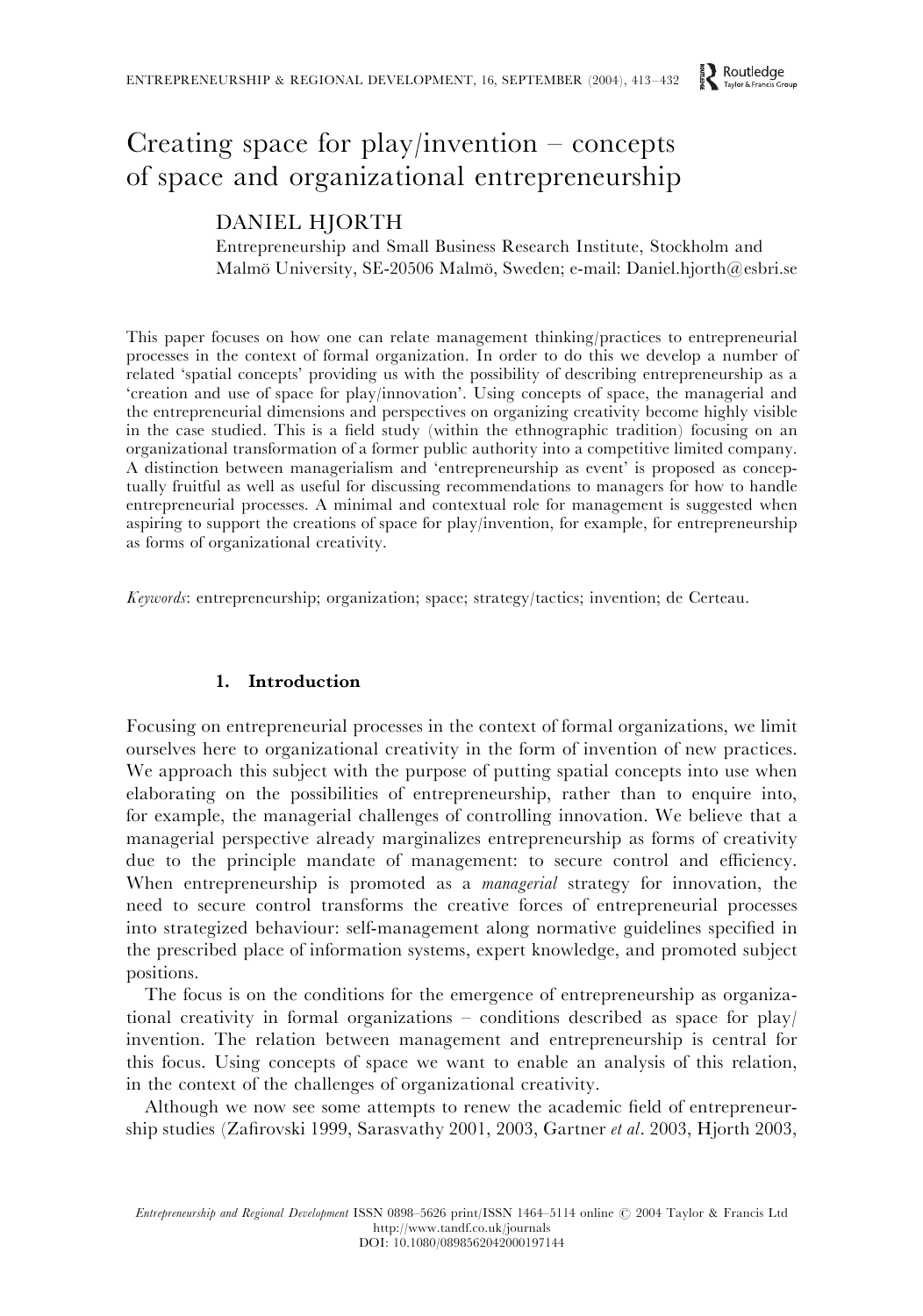Steyaert and Hjorth 2003), it is recognized that the focus on organizational problems has not been too common in our field. Typically, a more macro- (firm-formation; evolution of industries; venture capital markets) or micro- (individual traits; motivation to start business; opportunity recognition) orientation has dominated. Concepts of space have been recurrent and quite central in the former group (marked generally by the influence of Marshall and Becattini). Industrial district, territories, areas, zones are concepts relying on geographical–physical space. Concepts such as community, locality or cluster, also common in this 'macro-literature', bring social and cultural dimensions into the task of delimiting these geographical–physical spaces (cf. Giner and Santa Maria 2002). As this paper focuses on entrepreneurship in the context of formal organizations, we instead concentrate on spatial concepts that help us to study, describe and analyse organizational entrepreneurship. Entrepreneurship is then understood as the process of creating space for play/invention in organizational contexts. As management knowledge dominates organizational life today, we focus on strategy and tactics as spatial concepts and enquire into their spatial effects in organization. In Lefebvre's terms (1991) we could be said to focus on how the 'mental space' is designed by management to control the (re)production of organizational space, i.e. to determine social space as a specific *place*. Entrepreneurship can then be described as the tactics of creating *space* in managerially determined *places*. Such spaces for play/invention we call simply 'other spaces'. This appears as an opening towards a need for theory development, for a more precise concept of these 'other spaces'.

Entrepreneurship studies are generally influenced by management theories in the sense that there is seldom a problematization of management thinking or practices in order to assess the relevance and consequences for entrepreneurship. Entrepreneurship as an academic discipline is often perceived as a happy receiver of management ideas (Sandberg 1992) or simply 'a field of study within management' (Busenitz et al. 2003). Drucker (1985) is one obvious case in point. When we turn to studies of organizational entrepreneurship, we quickly learn that this branch is even more influenced by management. Not only in the forms of corporate entrepreneurship or intrapreneurship (Peters and Waterman 1982, Burgelman 1983, 1984, Kanter 1983, Pinchot 1985, Stopford and Baden-Fuller 1994, Kemelgor 2002), but also in a broader (and perhaps more popular) form possible to describe as opened by 'the excellence genre' and continued in the enterprise discourse (du Gay 1997). Enterprise discourse, however influential since the 1980s (in the USA) and in the 1990s (in Scandinavia), produces a certain managerial form of entrepreneurship. Its attractiveness to managers lies precisely in joining economics and behaviourism in the name of an enterprise, promising speed, flexibility and innovativeness.

We find it necessary to place this *managerial* form of entrepreneurship (enterprising) in the perspective of entrepreneurship in its entrepreneurial form (Hjorth 2003). We believe the field story of the ES case (section 4) gives us an opportunity to ask what role management can play vis-à-vis entrepreneurial processes in the context of the formal organization. To suggest answers to this question we elaborate further on our understanding of the relation between management and entrepreneurship in section 2.

Describing entrepreneurship as a form of organizational creation, we need to clarify how we relate to creativity. Creativity is not about expressing the divine stroke of inspiration that lands a novelty among us like a meteorite 'from outer space'. Rather, it answers closely to a genesis of intuition in intelligence (as Deleuze 1988, has put it),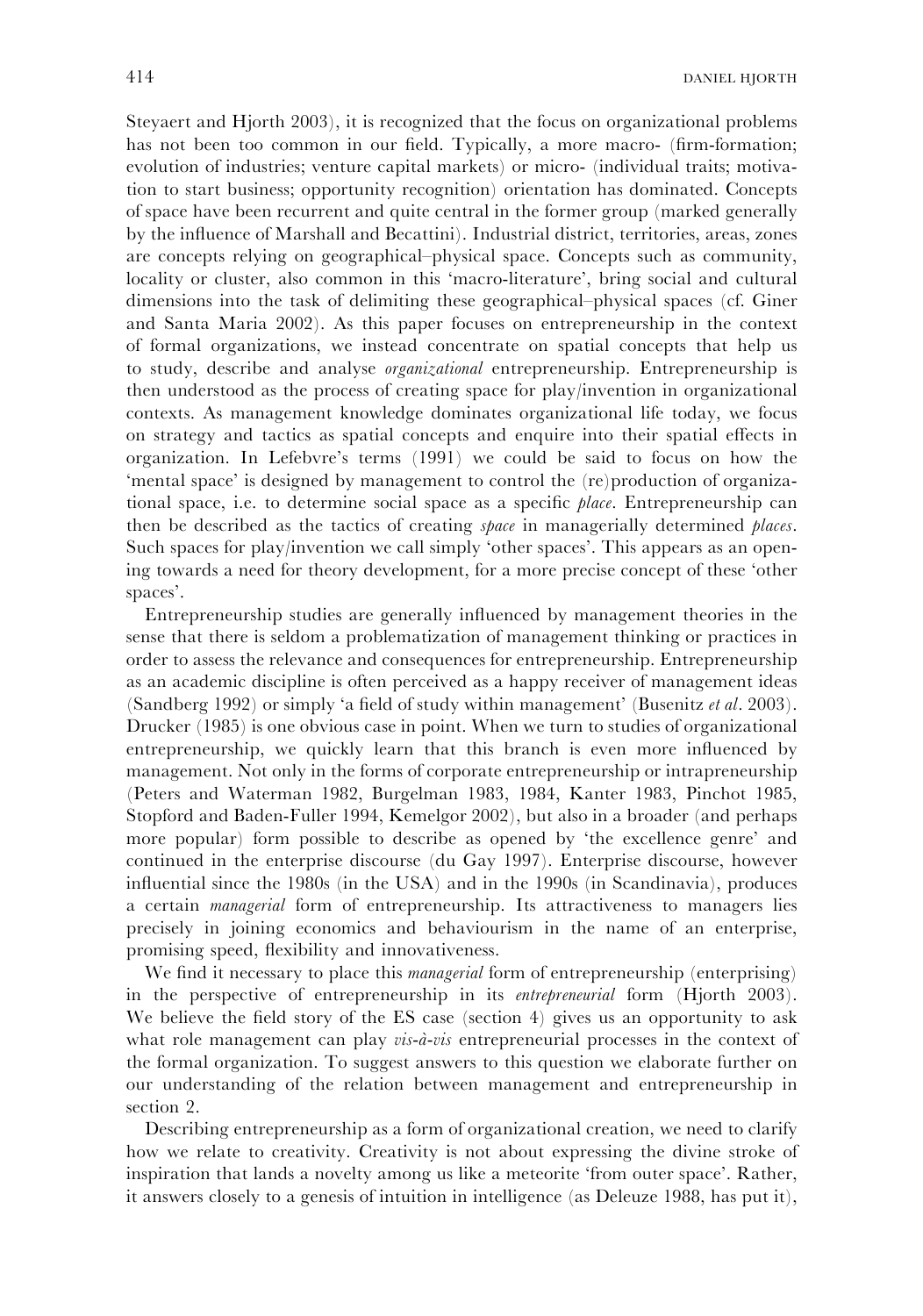that is, an introduction of the unthought into action as a free movement, as play. 'Creativity disturbs the reigning order and, instead, also demands a new organization' (Hjorth 2003: 5). Through using 'spatial concepts' (see discussion in section 3), we open up the problems of understanding the relation between management and entrepreneurship to an analysis that has several advantages:

- (1) It brings into focus an often-neglected but basic element of everyday (organizational) life – space. Using concepts of space will therefore enable a wide assessment of our analysis.
- (2) Through the specific concepts of space we put to use (strategy, tactics, and 'other spaces'), power is naturally included in our analysis, something seldom happening as part of entrepreneurship research.

This paper seeks to demonstrate the use of specific spatial concepts in problematizing 'organizational entrepreneurship' in relation to management. In doing so, we want to contribute to a growing interest in Michel de Certeau's work through using his particular versions of strategy and tactics. A form of analysis will be constructed using these 'spatial concepts' and will draw on the implications of that in terms of how entrepreneurial processes can be studied. Second, we want to enquire into if and how management can become part of raising entrepreneurial activities. The paper proceeds as follows.

In section 2 the relation between management and entrepreneurship is discussed. Through describing our position we want to clarify our approach. This approach is spurred on by the various readings of the rich and complex works of Michel Foucault. We put ourselves at the crossings of management and entrepreneurship, at enterprise discourse. Both those choices are urged by the interest in organizational entrepreneurship.

In section 3 the spatial concepts are discussed. Using these concepts it is argued that the relations between management and entrepreneurship become disclosed in a generative way, illustrated in how the empirical case, the transformation of ES (fictive name) can be interpreted. Being scarcely used for analysis in previous research on entrepreneurship (as exceptions, see Gorton 1999, using space to analyse market differences; and Anderson 2000, using spatial concepts to study how entrepreneurship creates and extracts value from the environment, turning peripheral weakness into a strength), concepts of space are used as a contribution to a novel approach to understanding organizational entrepreneurship.

Section 4 tells a story from a case study. This is done with a particular concern for *Qualisys* and the *Mission Organization*, both central projects in the attempt to make ES into a competitive company. This includes the re-imagining and reshaping of the ES employee as 'better suiting' the conditions of this new competitiveness. Management practices are central in this process. Entrepreneurial activities are played out at the margins of these projects, in an 'other' space.

In the fifth section we aim at constructing the possibilities for a dialogue with the story of ES. Understanding *entrepreneurship* as creation and use of space for play/ invention leads us in discussions of how this is done in the event of ES's renewal, but also of how management practices and thinking relate to this.

The sixth and final section describes how the 'spatial concepts' can work in analyses of organizational entrepreneurship. Then we discuss the empirical case and if management can play a role for organizational entrepreneurship. By making the distinction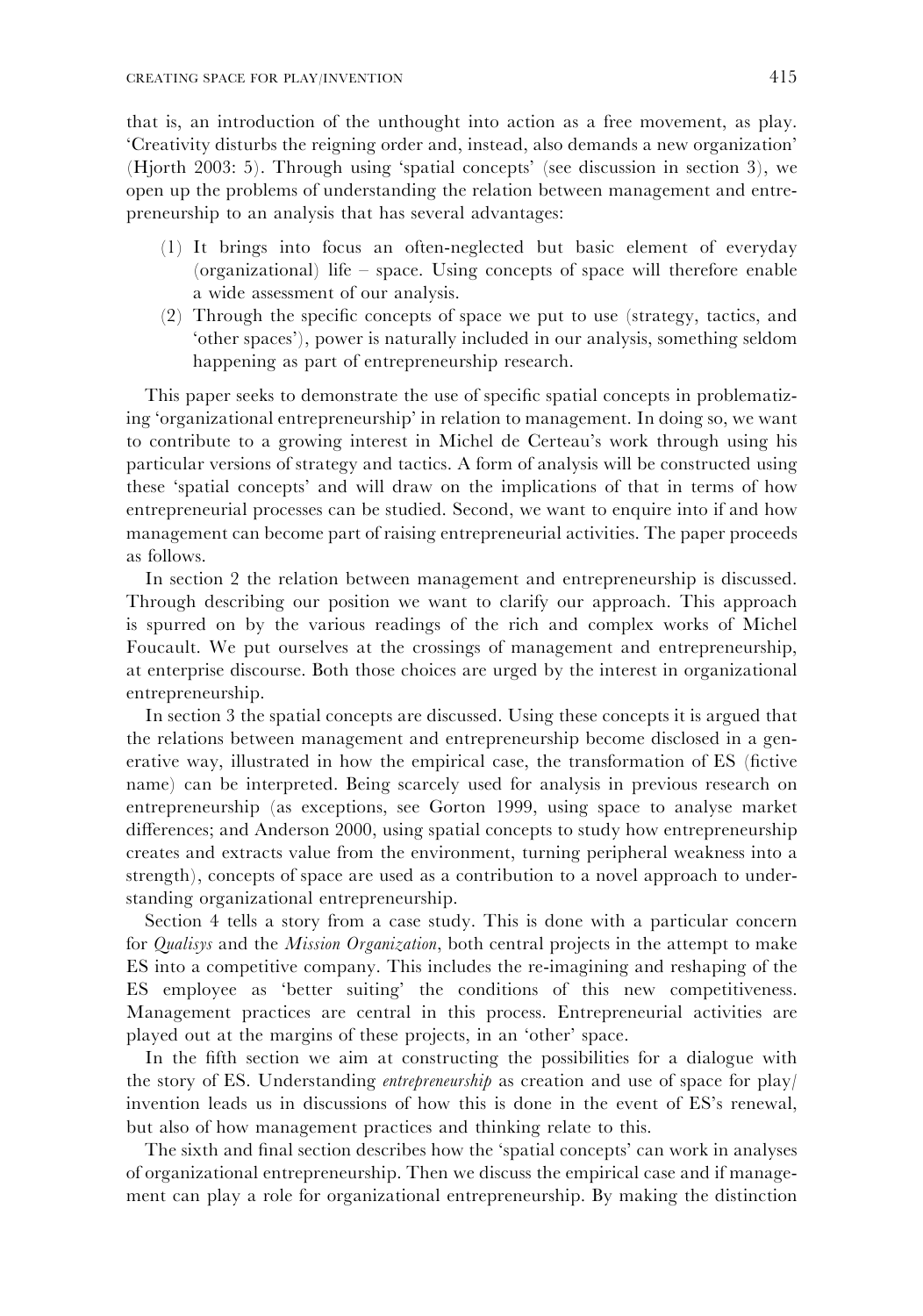between managerialism and 'entrepreneurship as event', we delineate the conditions for this role.

# 2. Positioning this discussion in the fields of management and entrepreneurship

In this section we will develop our introductions to management and entrepreneurship as these are initiated above. We enter into our discussion of management focusing in particular on the ways management shapes self-relations in order to make up enterprising employees. In sub-section 2.2 we argue for the need to study entrepreneurship as a creative, passionate and playful process (Spinosa et al. 1997, Hjorth 2003).

### 2.1 Management – adjusting the employee

Rather than focusing on the specific system of thinking/practising called Human Resources Management (HRM), we instead acknowledge the increasingly central 'self-shaping' elements in most new management concepts/practices. For sure, the basic HRM idea, i.e. the linking of the 'human function' to strategic thinking and planning in organizing (Haire 1970), represented a kind of break with the early managerialist approaches to the employee. Jacques (1999: 200) puts it clearly, saying that the emergence of HRM is 'linked to a partial rupture in managerialist organizational hegemony. This rupture originates in the growing centrality of work done in knowledge-intensive, ... environments in which Fayolian/Weberian/ Barnardian 'rationalization' of organizational resources become ineffective'. From the perspective of governmentality studies, what is elsewhere described as a crisis of HRM (see Special Issue of *Organization*,  $6(2)$ ), instead appears as the result of a gradual normalization of the human-conducting element in all practices of management. Managing gradually became the refined form of control we see today: primarily self-control and what is described above as strategized behaviour (cf. Deetz 1998).

Elton Mayo, we would have to conclude, is a central source of this normality. Explicitly targeting the employee's self in perspective of a need for adjustment, Mayo aligns himself to a tradition that he claims was started by Taylor (Mayo 1924).<sup>1</sup> Through the counselling interview – a central 'instrument' in Mayo's discussion of how to move into the employee's relation of the self to self – the maladjusted individual was supposed to become tuned for modern industrial organization (Mayo 1919, 1945). The manager is then given the role of regulating employees' self-understanding in order to adjust them to the strategic goals of their proper place in life – work. O'Connor (1999) summarizes Mayo's view on managing humans as to: ' ''discharge ... emotional and irrational elements'' and ''improve attitudes'' – attitudes which need improving based on a manager's or expert's opinion that the employee is not co-operating or is not fully productive' (O'Connor 1999: 236, citing Mayo within double quotes). The employee's relation to his/her self is thus to be regulated by what is constructed as proper behaviour in the place prescribed by managerial strategies.

How is it possible for management to conduct our conduct, to shape our employee selves? What is the history of this possibility? When we move into modern life, with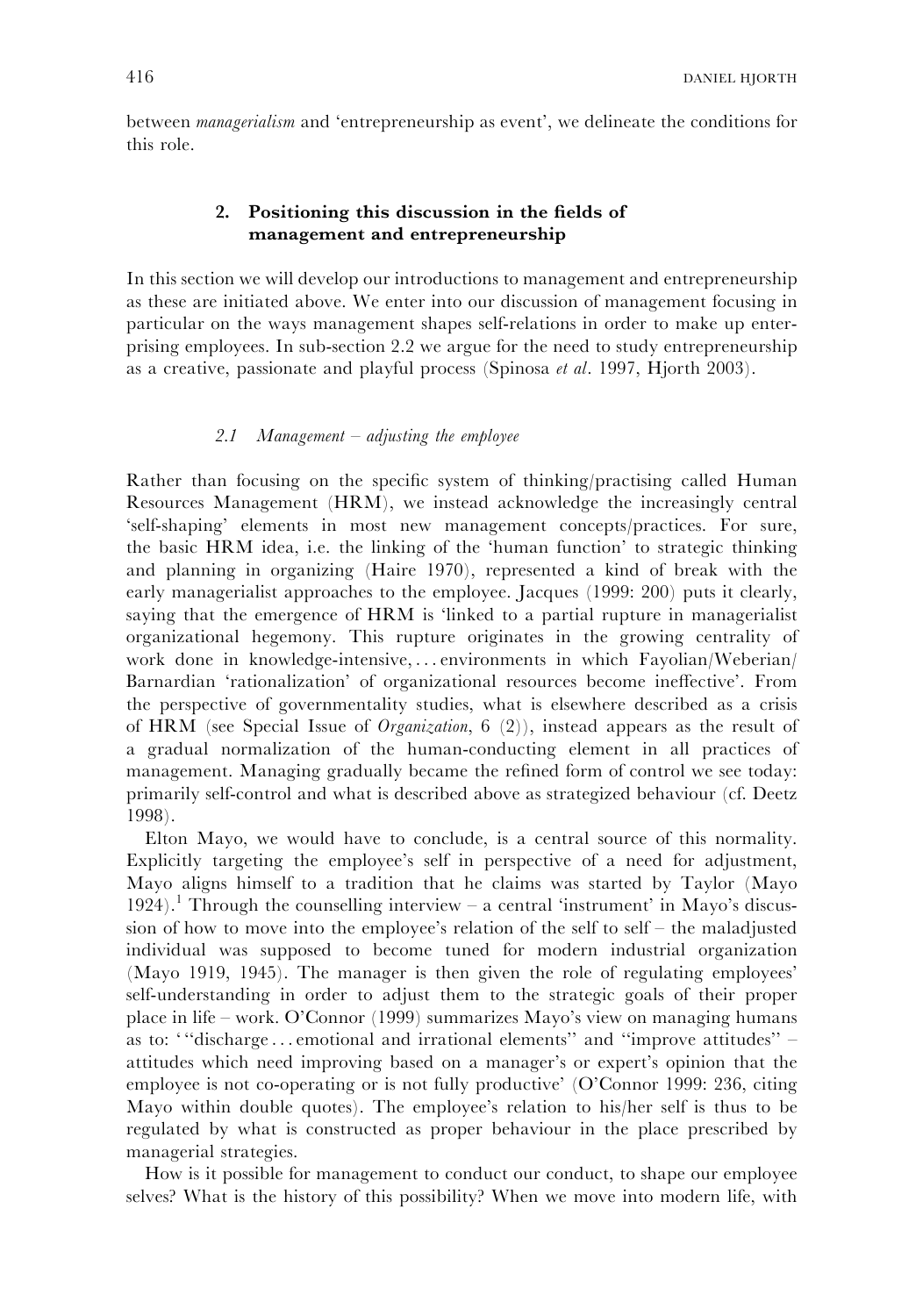expert-knowledge governing practices in organizational forms, the self-knowledge that is sought for is not primarily the aesthetic practice of the Greek 'care of the self', nor only Christian confessional self-examination clearing the way to the 'light' and salvation. Instead the examiner is an external authority – a representative of the state or the modern role of manager – who, thriving on the modernist (Delphic/ Cartesian) 'know thyself' and the confessional disciplining, is interested for economic reasons in the development of the individual. The examiner's role is to establish a normality in relation to which the person is individualized, a regulating *self-awareness* in Townley's words (1995). Management practices can thus be described as a political technology that individualizes through asking for 'individual goals of development' and normalizes through expressing how those individual goals should come to fit with the strategies of the company. The plateau on which the employee should find her/his identity is one produced by the strategic place proper for the kind of strategized behaviour that is useful for the company. Such prescriptions are never total, however. There are always possibilities for poaching, for making use of the prescribed in unexpected ways. Power is possible only in relation to freedom as resistance (Foucault 1997: 167). The tactics of creating *space* within the strategically prescribed *place* is something one can identify as the form that organizational entrepreneurship has to take in managerially dominated organizations.

# 2.2 Entrepreneurship as organizational creativity, creating and using space for play/invention

On the level of the individual employee entrepreneurship is discussed as a certain form of organizational creativity, namely, a tactical–marginal art of self-formation immanent to the process of creating space for actualizing new ideas. What is important to note in relation to this contextual definition is how it relates to the academic discourse on entrepreneurship more broadly. We will finish section 2 with this positioning.

It is obvious now that entrepreneurship is widely studied in disciplines such as psychology, organizational behaviour, sociology, and anthropology, apart from the more immediate: economics and business administration. It is also rather clear that entrepreneurship has had a slow start and a hard time to grow within the discourse of economics, demonstrated in how Schumpeter's work was 'forgotten' for some time. Also in business administration, management has had trouble in finding a way to relate to entrepreneurship. Deetz (1992: 228) describes:

The structural placement in the reproduction of bureaucracy renders the manager invisible; however, the manager is symbolically reproduced in association to an age of personal venture capital and entrepreneurs of the past. Institutionalized entrepreneurship as a source of innovation and progress is a key element of the discourse of managerialism.

From this position of a 'handy disturber of order', useful for the managerial role in demonstrating the need for control, entrepreneurship in the 1980s and 1990s has moved into a much more prominent position. This takes place through enterprise discourse. Enterprise gets a gospel-like spread through Peters and Waterman (1982), Kanter (1983), and the many discussions to follow in that genre. It happens, however, through a rather sudden, though more profound, progressive enlargement of the economic sphere as Gordon (1991) puts it. Gordon further describes (1991: 43): 'attempts to construct a culture of enterprise have proceeded through the progressive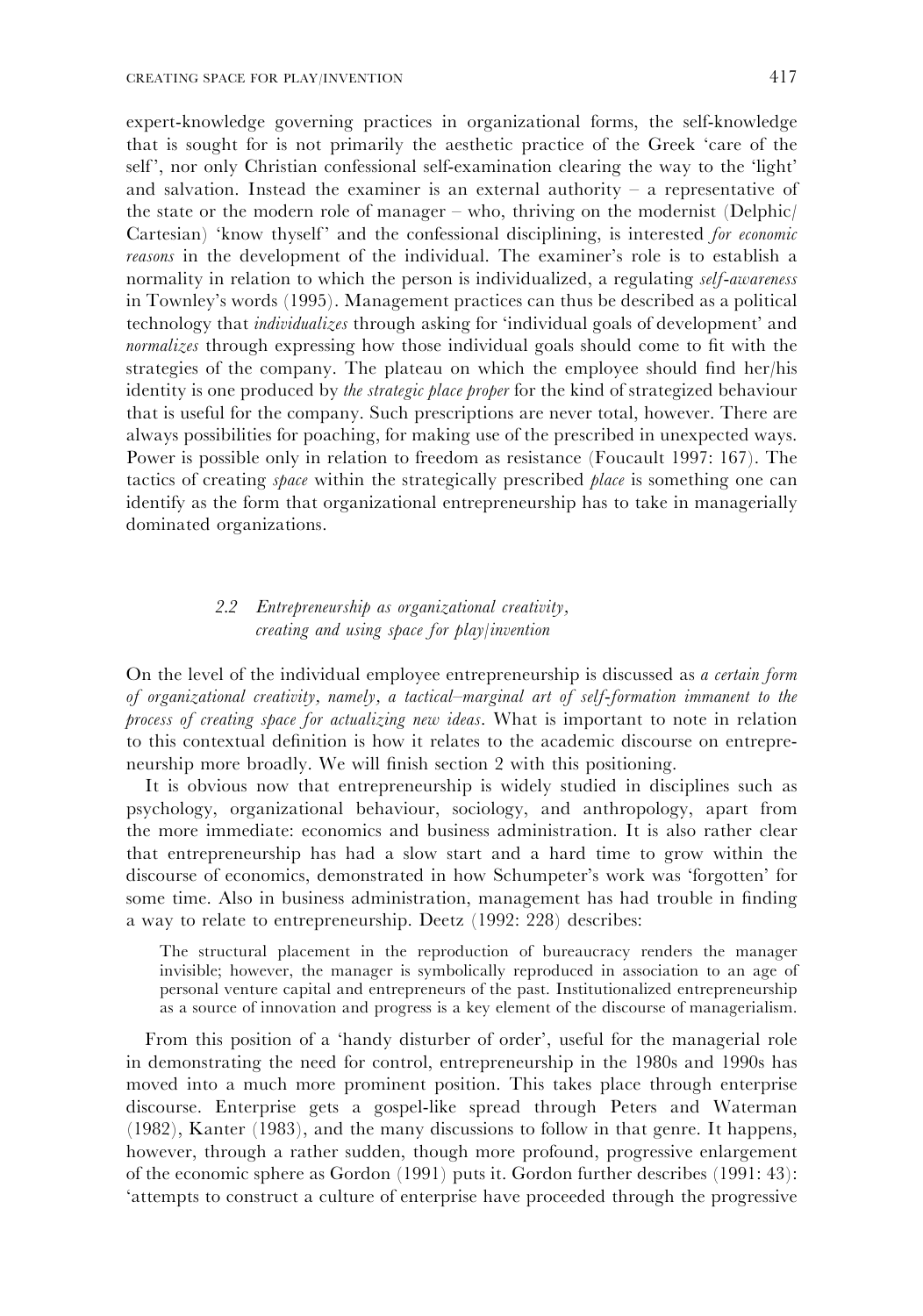418 DANIEL HJORTH

enlargement of the territory of the market – the realm of private enterprise and economic rationality – by a series of redefinitions of its objects' (cf. du Gay 1996). Following Foucault one might reflect that it is rather characteristic for 'our times' that Gary Becker was rewarded with a Nobel Prize (1992) for constructing a more or less general *lingua economicus –* suggesting a redescription of the social as a form of the economic (Gordon 1991: 43). When the ground is well prepared for enterprisers, enterprise discourse serves us 'entrepreneurs' and 'entrepreneurship' as solutions to all kinds of problems (Kanter 1989).

Describing the more recent routes of entrepreneurship we cannot, however, *limit* ourselves either to business organizations or primarily to economy, for it would require a societal perspective. The Reaganism and Thatcherism of the 1980s and the 'new way' – discussions, transforming the social democratic party politics of the 1990s show a profound impact of enterprise discourse. These are the days when the 'unemployed' become represented as 'job-seekers' and when 'homeless people' are called 'rough sleepers'. Still, we consider enterprise discourse to produce a *managerial* form of entrepreneurship that is a reduced form. Lately, however, as in the text by Spinosa et al. (1997), entrepreneurship has been conceptualized without being limited primarily to the economic and to business organization (Hjorth and Steyaert 2003). Entrepreneurship is there described as the tactical invention of new practices, changing our styles of living, the cultural acts of disclosing new worlds, driven by and producing an energy that changes our history. This is why de Certeau (1984) becomes important. He stresses that tactics operate through a sense of timing (movements) whereas *strategies* operate through place (fixation). With de Certeau's spatial concepts of tactics and strategy we have the means to identify, describe and analyse organizational entrepreneurship without limiting ourselves to managerial representations.

### 3. Studying entrepreneurship through 'spatial concepts'

Space is an extremely difficult concept. From Parmenides and Zeno's defence for Parmenides' rejection of change, formulated in a number of paradoxes, via Aristotle's concept of finite space (understood as two-dimensional), to Newton's absolute space, time and space were kept separate. In Einstein's relativity theory this becomes impossible. Space as used in this paper is primarily a metaphor for that period in time when a possibility to actualize (often materialize) an imagined creation is practised in concrete social relations (such as conversations) – in short: making use of what is postulated constructed as a freedom to act in the words  $I can'$  (Agamben 1999: 177–178). In organizational studies, the concept of context relates time and space in similar ways as it is used as a 'grammar' for understanding action/interaction and the reproduction thereof in time–space trajectories (cf. Hernes 2003). Using the being and becoming of space as a way to describe organization that doesn't pull it towards images of a steady state, Hernes in addition emphasizes that contexts extend in time and space when conditions for their reproduction are met. One can see physical, social, and mental space (a Lefebvre (1991)-distinction of 'spaces') as relating material resources, social roles/commitments, and frameworks/theories, respectively through time. In making a distinction between space and place, we use a rather precise description found in de Certeau. Elsewhere, in order to clarify his use of place and space, de Certeau (1997) refers to the univocity of scientific discourse, legitimizing itself through the production of singular truths reigning in places proper where control is central. He contrasts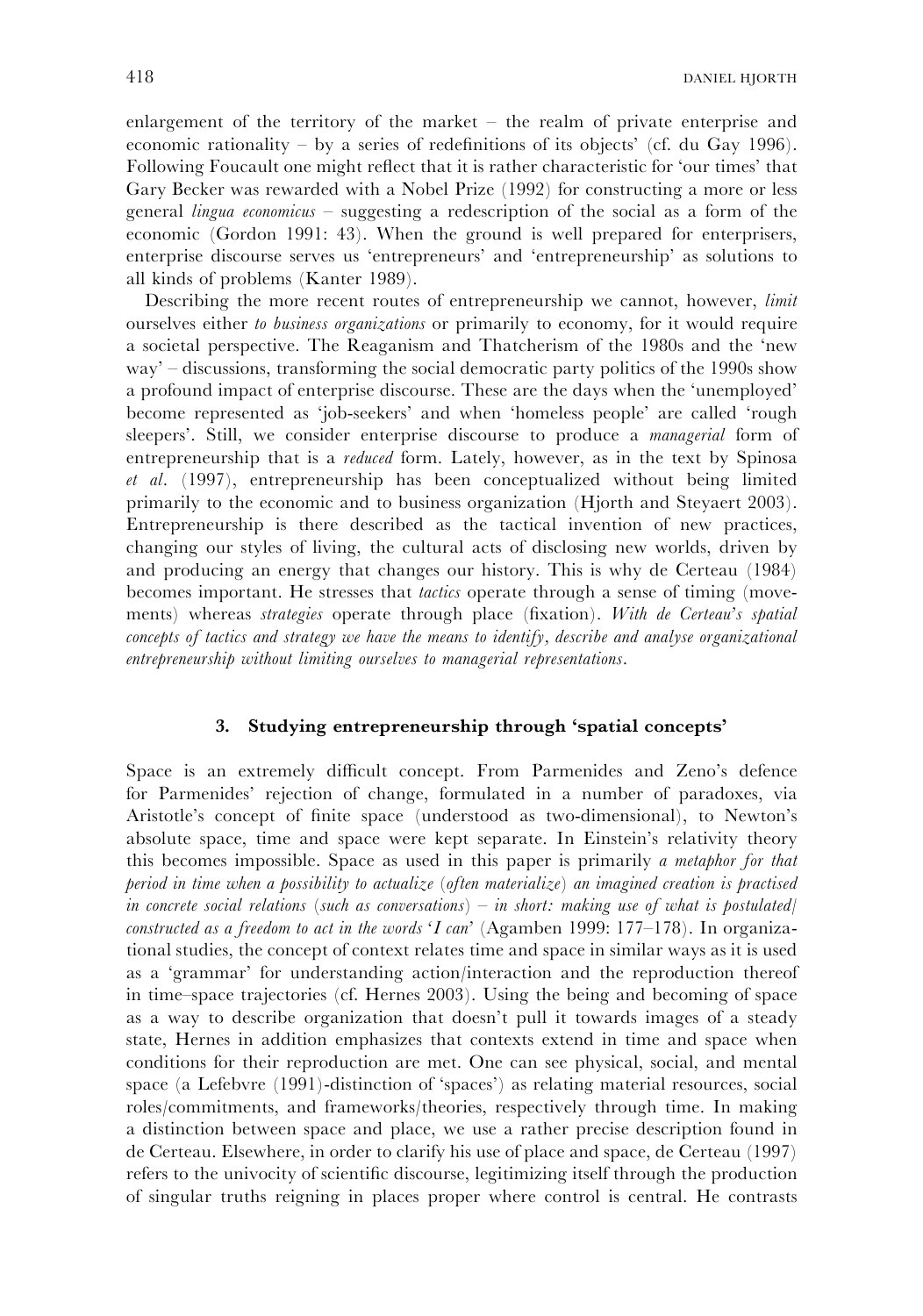this with fiction, or the spoken word, which in the ambiguity of its becoming, is multiple, metaphoric, narrates one this to tell something else, opens spaces for play.

A place (lieu) is the order (of whatever kind) in accord with which elements are distributed in relationships of coexistence. It thus excludes the possibility of two things being in the same location ( $place$ ). The law of the 'proper' rules in the place: the elements taken into consideration are beside one another, each situated in its own 'proper' and distinct location, a location it defines. A place is thus an instantaneous configuration of positions. It implies an indication of stability. A space exists when one takes into consideration vectors of direction, velocities, and time variables. Thus space is composed of intersections of mobile elements. It is in a sense actuated by the ensemble of movements deployed within it. Space occurs as the effect produced by the operations that orient it, situate it, temporalize it... is like the word when it is spoken, that is, when it is caught in the ambiguity of an actualization ... it has thus none of the univocity or stability of a 'proper' (de Certeau 1984: 117).

We believe spatiality to be related to a kind of problem less developed in organizational and entrepreneurship studies. These are the problems of: (1) how space is part of processes of organizational creativity and the invention of new practices; and (2) how space is where disciplining/normalizing forces come to play as demarcating the possible and proper *place*.

For this, the concepts of *strategy and tactics* offer possibilities to describe, study and analyse the creation and use of space for play/invention (entrepreneurship) in the context of formal organizations. Putting these concepts to a more specific use in entrepreneurship studies will point out the need for a way to conceptualize these spaces for play/invention (see sub-section 3.2), so as to increase the student's sensitivity before spatial analyses of entrepreneurship.

#### 3.1 Strategy and tactics

Strategy and tactics are deliberately used in singular and plural, respectively. The strategic operates through totalizing/domination and the tactical through multiplicity/poaching. It is important to note that, although these concepts are conventionally part of a general social science 'vocabulary', we do not put them to use in the customary way. Instead we lean on de Certeau – contributor to a new cultural analysis (cf. Colebrook 1997, Hjorth and Steyaert 2003) – and his specific use. de Certeau made use of the well-established concepts of strategy and tactics in a novel way. Central to this way was the alignment of his thinking to that of Michel Foucault's. Using these concepts of strategy and tactics will thus bring together de Certeau's culturally-oriented focus on everyday practices and Foucault's analytic richness in disclosing the operations of power knowledge. We believe that this is crucial for getting at entrepreneurship in managerially dominated contexts of formal organization. This is how de Certeau describes strategy:

I call strategy the calculation (or manipulation) of power relationships that becomes possible as soon as a subject with will and power (a business, an army, a city, a scientific institution) can be isolated. It postulates a *place* that can be delimited as its *own* and serve as the base from which relations with an exteriority composed of targets or threats (customers, competitors, enemies, the country surrounding the city, objectives and objects of research, etc.) can be managed. As in management, every 'strategic' rationalization seeks first of all to distinguish its 'own' place, that is, the place of its own power and will, from 'environment' (de Certeau 1984: 36, emphasis as in de Certeau's text).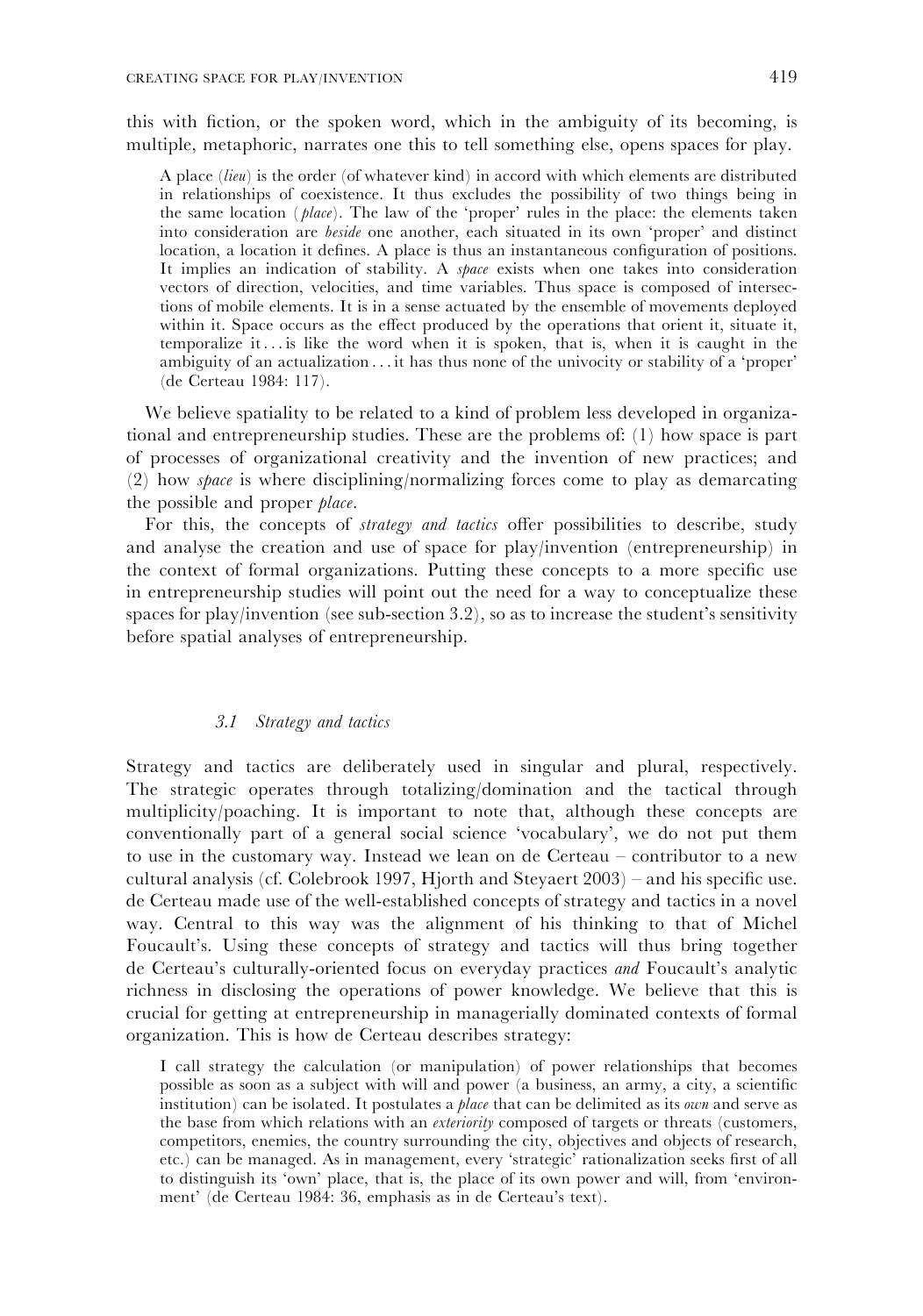Tactics is then describing a different mode of power: 'Occupying the gaps or interstices of the strategic grid, tactics produce a difference or unpredictable event which can corrupt or pervert the strategy's system' (Colebrook 1997: 125). de Certeau describes tactics as:

The space of a tactic is the space of the other. Thus it must play on and with a terrain imposed on it and organized by the law of a foreign power. ... It operates in isolated actions, blow by blow. It takes advantage of 'opportunities' and depends on them, being without any base where it could stockpile its winnings, build up its positions and plan raids. What it wins it cannot keep. This nowhere gives a tactic mobility, to be sure, but a mobility that must accept the chance offerings of the moment (de Certeau 1984: 36–37).

The strategic (a form of power-knowledge) operates through a place made proper. When a place is appropriated, as one's own, one can capitalize on the acquired advantages. It is within such imposed places that tactics create space. In entrepreneurial processes, these are spaces for play or invention (Hjorth 2001). Such inventions are created in the crack of the surveillance of the proprietary powers. The tactical act poaches in these cracks; it creates surprises in them, writes de Certeau (1984). Relating to our discussion of context and space above (Hernes 2003), we would say that entrepreneurial processes operate not the least through bringing elements into contexts that couldn't generate them, what Spinosa *et al.* (1997) call cross-appropriation.

The strategic place can be described as disciplining/normalizing. It often combines material, relational, and theoretical spaces through specific contexts. We come across this kind of place in our everyday life. When we enter into a large cathedral; when we have to walk through the office space of that big bank from which we try to get a loan; when we sat down to write examinations in that high school assembly hall; in positions  $vis\text{-}a\text{-}vis$  superiors in hierarchies; when we are marginalized; when ending up in minorities.

Management practices operate in proper places. Places set up in the name of economy and by the force of combining economics and behaviourism: homo oeconomicus is here manipulable man, an adjustable decision maker (Gordon 1991). In this study, we particularly concentrate on how management reproduce such a place, and thus, how entrepreneurial processes create space for play in such contexts of normalization. The place appropriated by the strategic/dominant rationality is particularly well exemplified in cases of organizational renewal. At such occasions, a strategy for how to become other sets out to assure a successful structuring of novelty. Normalizing sanctions try to correct minute details of individual behaviour and in this way make up a disciplined employee through technologies of the self. In the case we are about to describe, the normal was expressed in the language of enterprise discourse (Burchell et al. 1991, du Gay 1996). As a managerial discourse, enterprise expresses the regulative ideal of a *managerial* entrepreneur.

# 3.2 Space for play  $-$  'Other spaces'?

If we now have a sense of the place appropriated by the strategic effects of enterprise discourse, what about the space created by tactics within such a place? We need a concept in order to be able to relate to this kind of space. There are few options available. In a text discussing 'Different spaces', Foucault launches the concept of heteroropia. This concept is found in medicine, describing how something is in a place where it normally should not be. He noted that: 'One could imagine ... a sort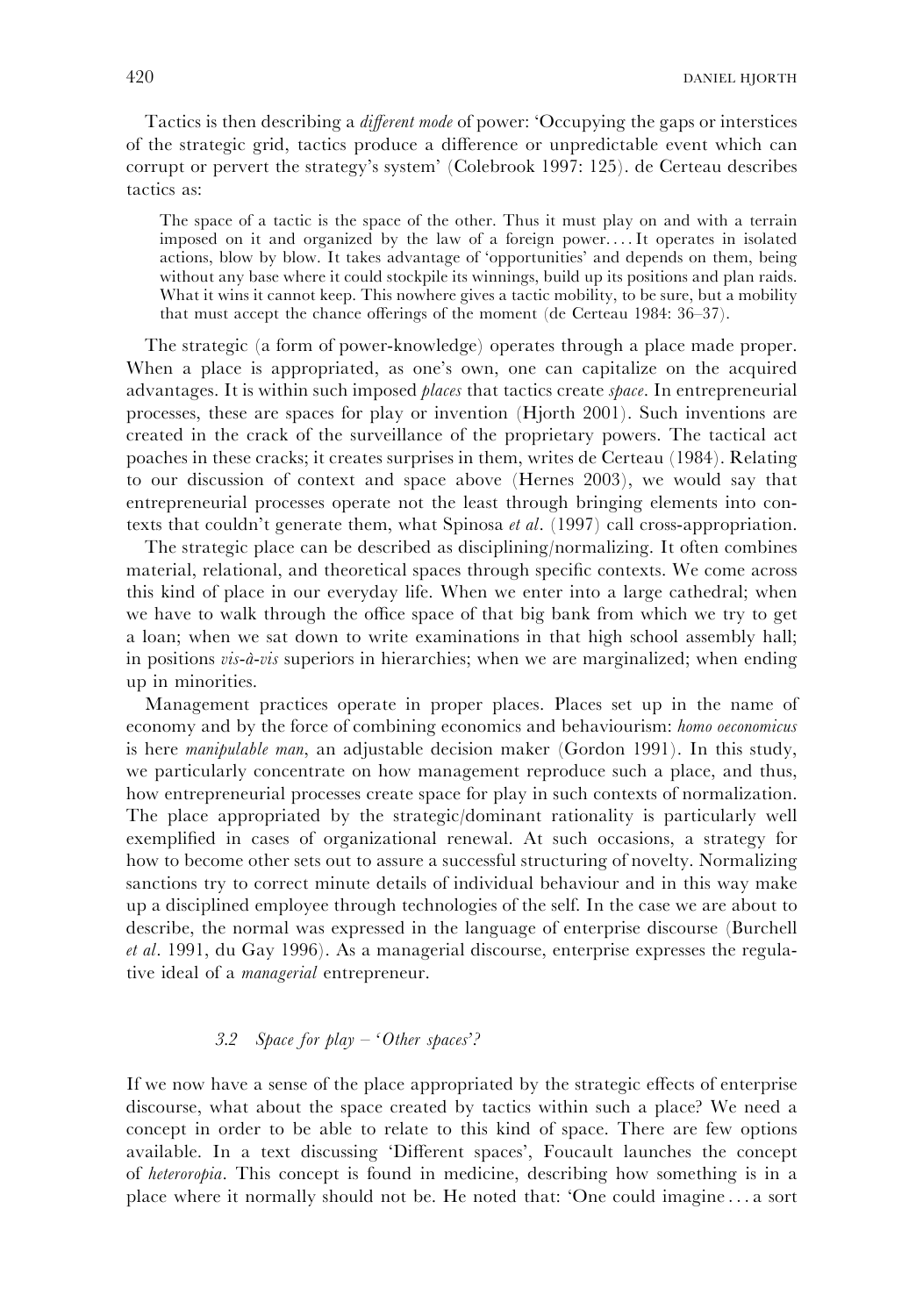of systematic description ...[of] these different spaces, these other places, a kind of contestation, both mythical and real, of the space in which we live' (2000: 179). The concept of heterotopia seems too under-developed, though, to form into anything else than a possibility for students of 'other spaces'.

We rest with a more open description of spaces for play/invention as 'other spaces'. Relying on de Certeau (1984), we will describe the space for play/invention as a space of actualization, actuated by movements toward future creation. This captures the space of tactics, which according to our description above, is characterized by mobility. In relation to the case we have studied, we will specify this mobility in terms of boundary playing and partnerships. de Certeau's concepts allow greater sensitivity before the subversive side of practices of power. He used 'space-act' to describe the way people worked their way through and about what is in their midst (Conley 2000: 75). The creation of 'spaces of actualization', where space for play is used, could thus be described as a subversive space-act, which expands the cracks in actualizing ideas for how to make use of the strategic. The marginal–tactical act of creating space for play/invention would establish a crisis in the place of strategy, in the rule of the dominant order.

# 4. Management practices in an entrepreneurial perspective: the case of ES

EducatorSouth (ES), an independent subsidiary within the concern of Educator had just recently become re-created as a limited company. Until a year before the start of our study, the concern had been a public authority, and ES was one of the countybased administrative units within this authority. In addition to the juridical status as a limited company, ES struggled to become a proper competitor on a de-regulated market. Proper was in this case referenced as the regulative ideals of enterprise discourse. Within ES there were five market areas, which were run by market area managers (MAMs). The market areas had traditionally a strong position, and so the MAM role was central. Marty, the ES Chief Executive Officer (CEO), struggled with his relation to the MAMs as he tried to create one whole company out of five market areas.

This study started with the transformation of ES. The concept of 'the pool' was concentrated on (sub-section 4.2) and the local context in which this was launched (sub-section 4.1). The pool was a management concept for how the ES employee should be taken care of in the 'new organization'. The newness of the 'new organization' was considered by people in ES to come from two major projects: the Qualisys project and the Mission Organization (MO from now on). These form the context of the pool.

The extracts of the overall story are parts of a longitudinal ethnographic study lasting over 15 months. A majority of this time was spent in participant observation and the recording of conversations and interviews with locals at ES. Field notes accompanied ES-produced minutes from meetings, newsletters, brochures, and internal memos/e-mails together making up the 'library' of the study. The recorded conversations and interviews with Market Area Managers (MAMs) and functionally responsible together with the ES CEO (approximately 12 persons, $\frac{2}{3}$  most of them interviewed and recorded at least twice) were typed out as word-for-word transcripts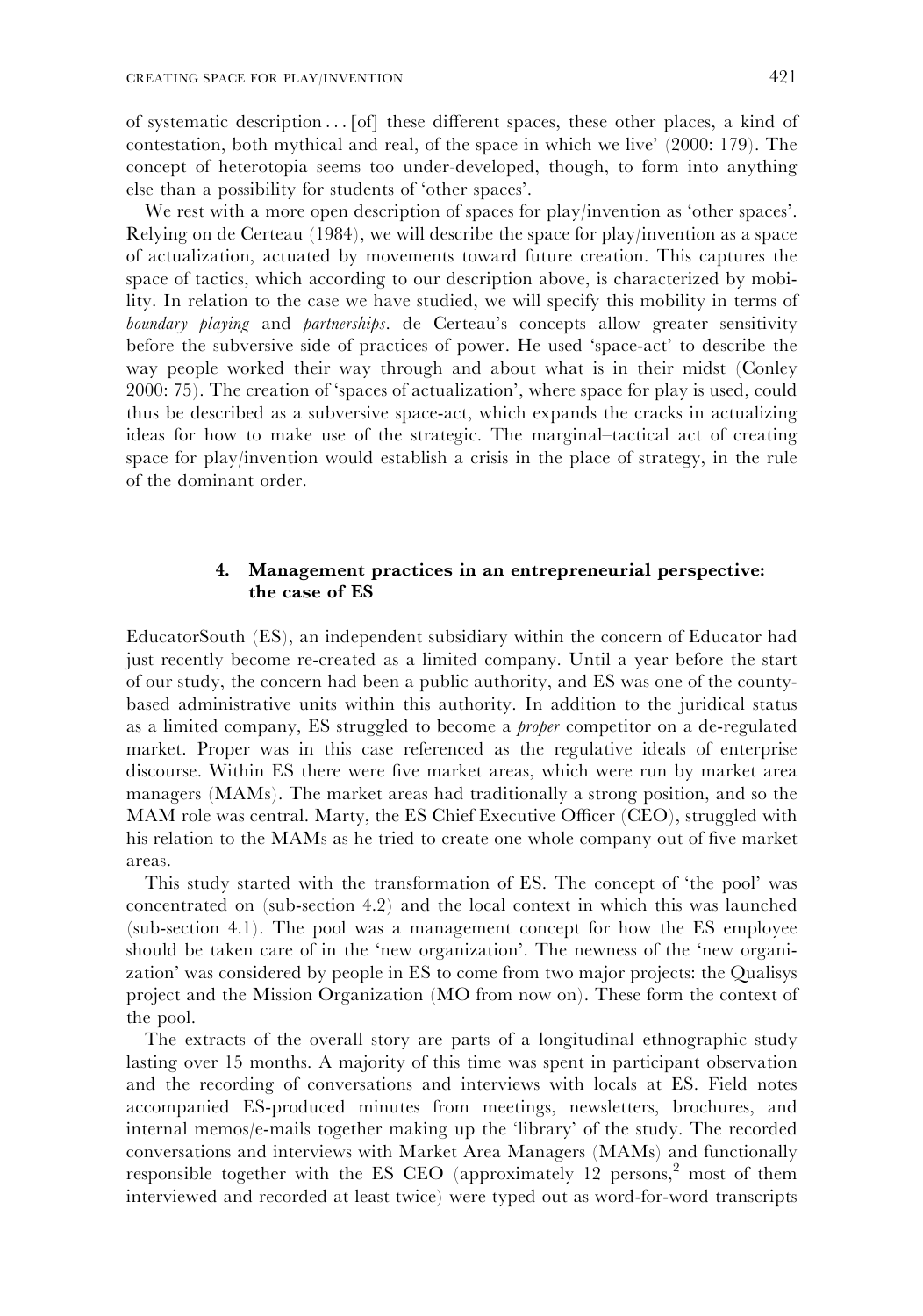that also contributed to the 'library' of the study. In the context of this library, stories have been chosen after close readings.

### 4.1 ES's local history

The monopoly on selling labour market education was broken for ES. Competition faced them and they had to rethink themselves. This is where the two projects – Qualisys and the MO – came in. The MO was the project of renewing the organization (roles, responsibilities, ways of handling customers), whereas Qualisys was a new 'management information system' central for controlling and directing the new organization.

4.1.1 Qualisys – the manager's toolbox: Educator decided to use WellDone (fictive name), a consulting agency, to organize the renewal project. WellDone sold them their whole Qualisys package. This was a product designed to identify/construct main processes and to build the different information systems necessary (from this product's perspective) for the managers' control, measurability, accountability, and individual responsibility. We can thus describe Qualisys, which also promised to secure the quality of the operations, as forming the context for specific managerial practices, i.e. it constructed the material, relational, and theoretical space in which actions were now framed. Qualisys prepared the ES organization for the measurability that was understood to be normal in the discourse of change-for-market-adaptation that characterized the event. This measurability had to be made meaningful for individuals. For the place of Qualisys never seemed to be practiced by the ES employees, which is to say, that it never reached its assumed effect – that of instigating the new law of the proper, of effectuating stability. For this reason the ES employee had to become attracted to the subject-position of manager. The theoretical space of employees was shaped through expert knowledge provided by the consulting agency in project groups. Self-regulation and self-disciplining along the lines of Qualisys was sought for. This was an attempt to achieve a greater match between material and relational space as instigated through the Qualisys project. The position of manager was constituted by the accountability and individualization that are central to management (as Hoskin 1998, shows): writing (documenting meetings and tasks), grading (comparing the market areas' results in terms of new key point indicators) and examining (create reports that individualized employees and related their responsibility to the customer/market). Qualisys also meant that the everyday organizing was extensively documented through the use of a number of new reports. 'Key Point Indicators' (KPIs) were used for measuring activities (accounting, tracking people and resources). They were like hungry newborn children that had to be fed.

4.1.2 The Mission Organization – making up enterprising employees: The Mission Organization (MO) had already been launched by the time Qualisys was imposed from the concern office. During this study, the MO was also taken into a second phase (MO2) where it was supposed to become radicalized in certain respects (see below). The MO was thought to function as a project organization. Every new deal with customers was supposed to be managed according to this new project or mission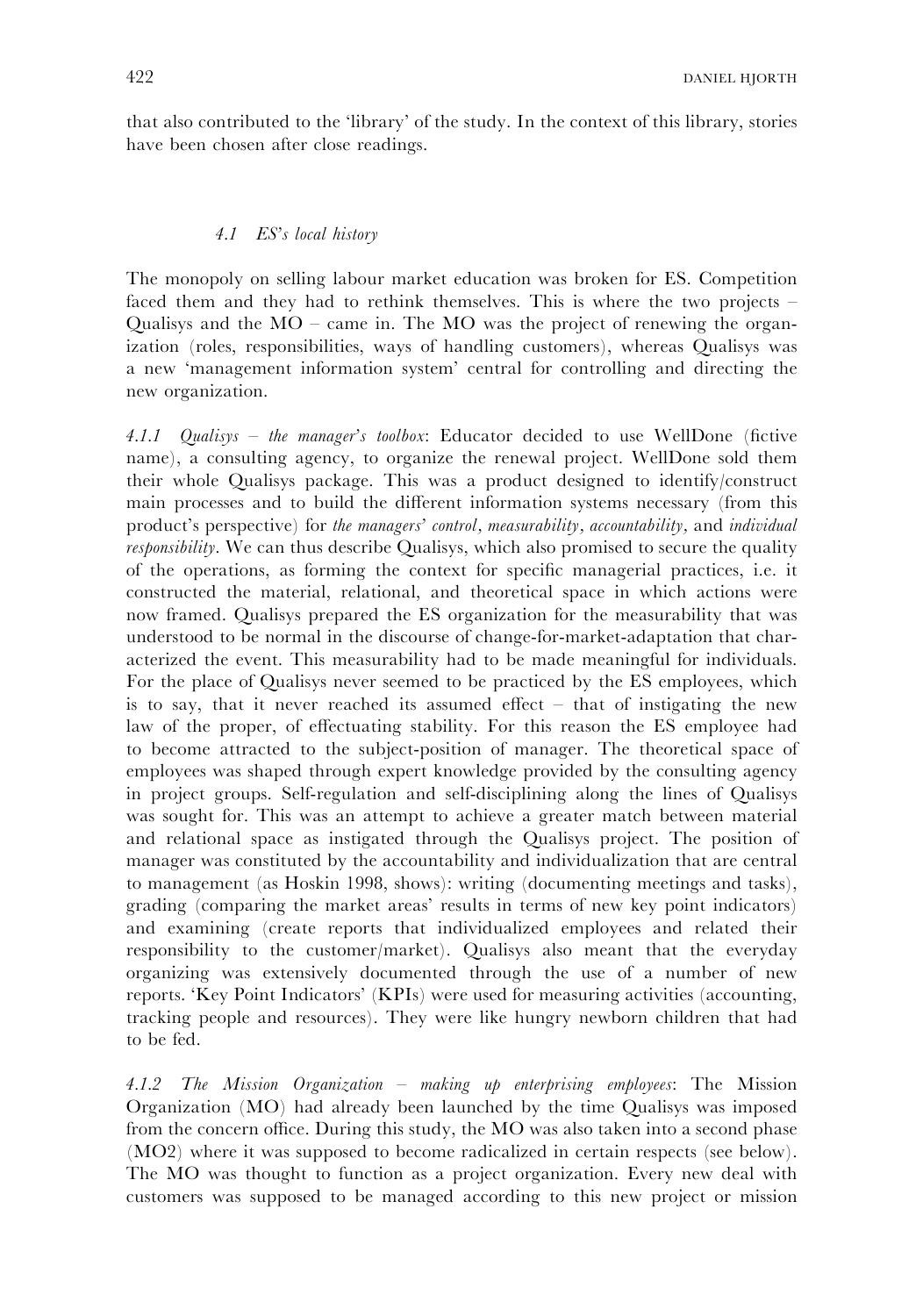organization. The MO was thus an intensified effort to shape the local 'theoretical space of organizing', to construct the MO place with specific ways of relating to the new ES reality.

Flexibility, speed, and customer orientation were the assumed advantages with a properly running MO. The managers of ES such as the ES CEO (Marty) were excited about this. Work, for the ES employee, was re-coded. The market-focused, customerattentive employee-to-be would thrive upon the individualization and 'responsibilization' of the employees that Qualisys had instigated. There were sceptics, though, and Kim, one of the MAMs in ES, said:

Well, the mission organization is about flexibility ... yes ... but people are surprised by the loneliness they see coming down the road. That's a high price for some people ... just to get some flexibility.

#### Marty described the need for the MO:

The mission leader is the organizing power. This is where the power to succeed exists ... and ... it is true as it is said ...sub-optimization is what is happening today, when we have five companies in the company, because that's in principle what we have today. ... It's not possible to measure performance only at the mission-level, which could be company-wide [a mission could include the whole company, i.e. several market areas] and then on market-area level ... and generate that in a company. You have constant conflicts on those levels where this is supposed to be measured later, the final result ... which means that you will end up in an eternal merry-go-round of different discussions about internal invoicing and discussions about what it should cost to move a person from here to there.

Marty started to talk about 'what the employees need?' and that 'a mission leader needs proper feedback on what they do'. This urge was about implying the need to become an independent consultant with market orientation and customer focus. This is how ES employees became individualized, prescribed the individual place of the independent consultant-within-the-company – the mission leader. The mission leader was the project organizer who should see to that every sold educational service was organized as a project that could be measured and documented. S/he was supposed to acquire administrative support services from an efficiently providing company. Marty described:

It is not about hiring more people. It is about being more efficient. This is the logic of a mission, you see ... all the resources needed to complete a mission are to be organized by the 'mission leader'. This means that logistics, administration, and so on is to be attached temporarily to the mission at the proper time and at the proper amount. All these functions are split in the company and will assist wherever the mission is run.

Marty understood that he had to do something not to lose the MO case to the sceptics. He decided to 'radicalize' things into a MO2-version. In Marty's world the MO2 was to do away with the walls that the market-area organization meant. Beyond those walls he saw the flexibility and efficiency that he believed was needed for the new ES:

To swap over to a mission organization, keeping the management, compared to the old work-team structure, means that we miss a major part in the role of the mission leader. That is, the mission leader doesn't get the feedback on his concrete mission. It's not possible for the mission leader to see what 'I have been successful with, what I have done not so well'. For the reason that there is a filter that's called MAM ... which is the filter between the mission and the result.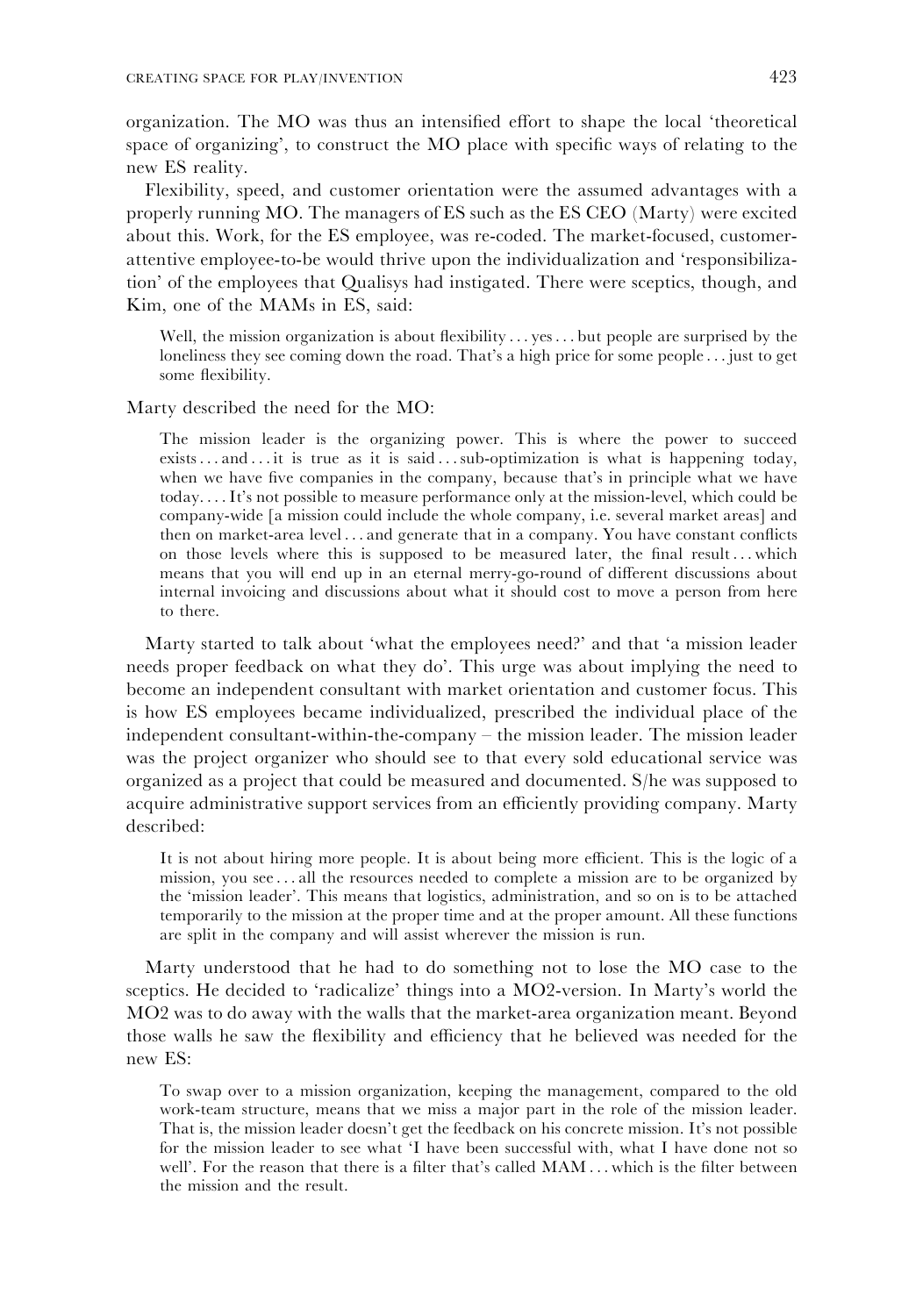4.1.3 The  $MO2$  – the ES employee subject to management practices: Marty could make sense of the MO2-place: customers – efficiency – mission leaders – and the whole new order of Qualisys, if he could represent this as required by a more consultative way of working. However, the mission leader was not the attractive position that Marty had imagined. Sarcasm was used among the employees at ES during those days of the MO fights. At one lunch a certain metaphor was used to let out some comments on the transformation:

(Q)quality-, (P)production-, (S)strategy-, and (SL)sales-managers: 'Well, the film has been stretched off, hasn't it? (Q) – Yeah ... and the popcorn is nearly finished too, isn't it?  $(P)$  – It's like people start to make 'buuh' in the salon, you know, when everyone is waiting for something to happen  $(S)$  – Right, and now we try to find the stump... and there are three of them, and you don't know which one to use for the rest of the film  $(Q)$ .

Someone suggested that one could pick the one that makes the film start again.

Yes, then they would applaud, wouldn't they? Because then people would recognize themselves in the film  $(Q)$ . – But now ... no one wants to leave the salon since it's cold outside. So ... even if there's no film, people sit there still (P).

Marty's strategy to handle the discomfort of the ES employees can be described by the focus on taking care of the employees. Their need for development and their need for self-knowledge (proper feedback). Meeting those needs would, according to Marty, enable an answer to the question whether one was successful or not:

Let's, for a moment, forget this thing with the customer and internal perspective and just look at the inner drives of the human. It is like this ...that as mission leader you have the full responsibility for your mission, or should have the full responsibility for your mission ... and where's the drive for succeeding with this? Well, they're of course in the self-satisfaction from being successful in this, but there must also be incentives in this that makes you see, concretely, and get concrete proofs for that you have done a good job (Marty).

### 4.2 'Taking care' of the employee vs. other spaces

New roles were set up as exit routes for the eroded MAM position in MO2. Among them – district manager, business-deals manager, logistics manager – we also find human resource manager and personnel leaders. The human resource manager was in charge of the *personnel leaders*, who in turn were in charge of the *pools*. The pools can be described as a more intimate/private 'place'. The place of care-taking, reproducing the context of HRM, is here the relational place of human resource management into which the employees should step were they not fully booked into missions. The pool was supposed to create opportunities for personal development and coaching. Most people, however, understood the pool as a refined way to find out which persons were popular consultants and how much people worked.

Having turned, in the 1970s, towards 'designing our thinking', management practices and thinking increasingly provide employees with ways of participation in the effectuation of strategies. The pool answers to such a need, prescribed by the MO2. The increased individual responsibility and loneliness following from working as consultants was to become compensated by the pool. However, the pool increased the competition between ES employees who were now subjected to the documenting and registering apparatus of Qualisys, and the organizing procedures of the MO2. The counselling relation to a personnel leader was understood as inspection/dressage.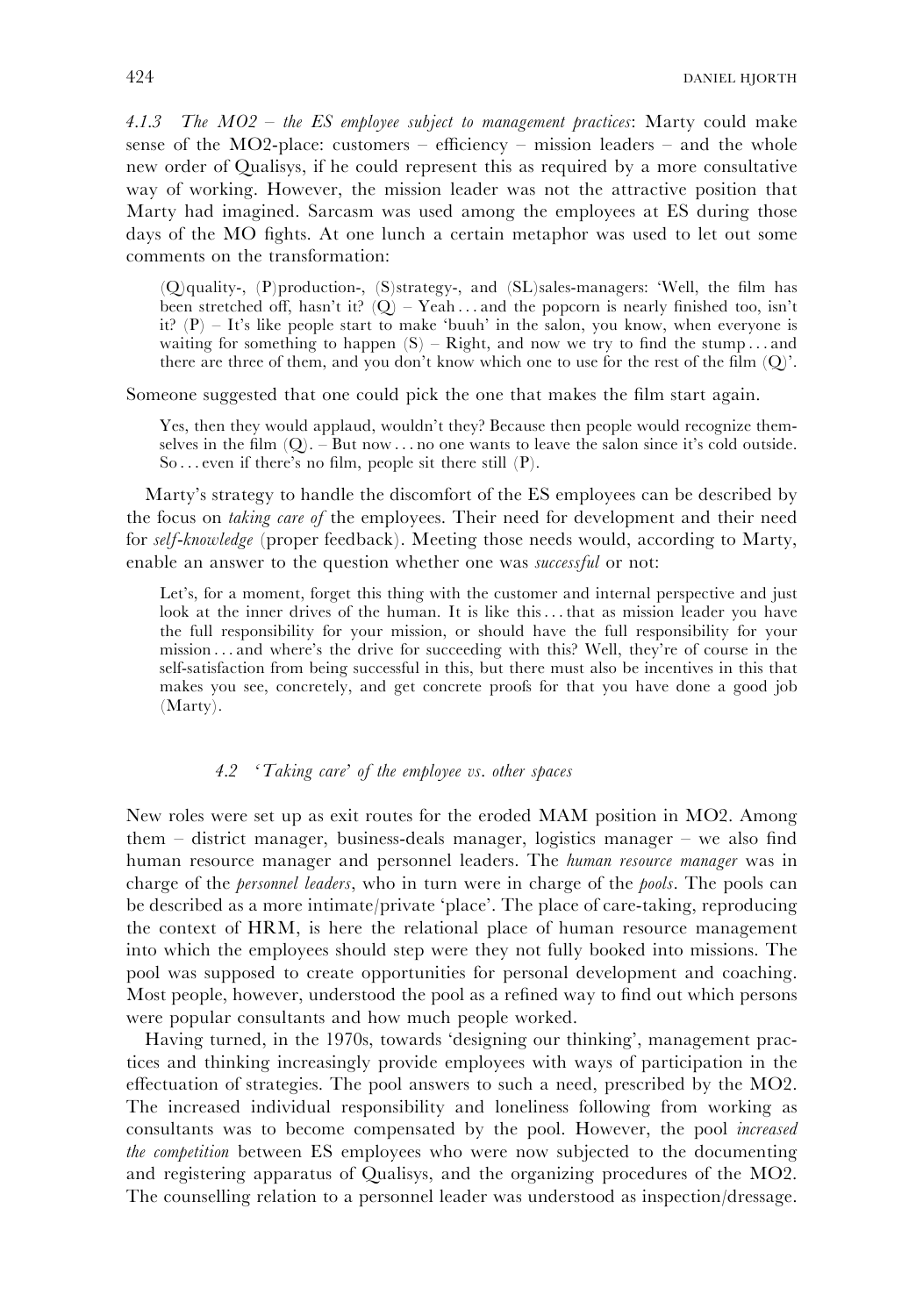One could describe the pool as 'liberation' into deeper dependence, for participation in effectuating the company strategy had to be performed in specific, prescribed ways. Only then is this performance considered good and an example of 'empowerment', which in effect is only a high score on the *strategists'* clapometers.

4.2.1 In the margin – space for play/invention: In relation to the strategically initiated pool-concept, supposedly taking care of the assumed needs of the new performing ES employee, there was a marginal place. In this margin, partly isolated from everyday organizational practices, space for play/invention was created. The creation of new ES practices was done in these off-site worlds. We studied the so-called EKC project that took ES into the building of a new knowledge centre. This whole project was co-created (with local municipal authorities and business networks) by Cole and Will from ES. Their anxiety was not directed towards the control apparatus of Qualisys or the cold hand of the care-taking pool of MO2. Instead it was related to the difficulties with hanging on to the anomalies they initiated.

I think it's damn hard to see what people are worried about. I fool myself every time. As soon as you dig into it, you find a lot. You easily run over people as a steam-roll now. You see it, but you don't believe it. Why don't you see it?... well, because you're not afraid yourself. There are a thousand different fears in this that was amplified to a giant paralysis (Cole).

Cole's story below brings us into the *space of organizational entrepreneurship*. He narrates his position into the margin of the official change projects – indicating an other space. Below, he expresses a concern for re-contextualizing ES-to-become. In this sense he is far from the anxiety of the ES employees trying to relate to Qualisys and the MO. Cole rather described the official change project as reproducing an 'improper context', a place too slow and prescriptive (creating fears).

Well ... I have been thinking. You remember I asked you about this process organization that I had been thinking on. I wonder if that's not what could be right for us. But I am tired of this MO2 thing ... or what didn't become any MO2 thing. Like I've said before, I don't want to be involved this time. ... I think I am a bit too impatient (Cole).

# 5. Towards conceptualizing the relation: organizational entrepreneurship and management

In further analysing the story of ES's renewal we will make use of the central concepts of sections 2 and  $3$  – *strategy*, *tactics* and *'other spaces'*. We will concentrate in particular on how management, legitimized as expert knowledge and through conducting practices, construct a relational and theoretical place that installs and exercises the power of a specific normality. In this case, that of *managerial* entrepreneurship.

The case of ES is recognizable for most people, both in profit and as in the non-profit sectors. ES represents an everyday experience: a need to live up to new conditions, transform the organizing practices, a need for new ideas, vocabularies. Most people at ES focused on how to perform correctly in the new place of Qualisys. The tools/techniques of Qualisys were related to as ends rather than means for the renewal project. This way, the change of identity, of how to think and practice organizing as a Mission Organization, could become marginalized. Cole represents a focus on actualizing a new ES (new products, markets, brand), for which the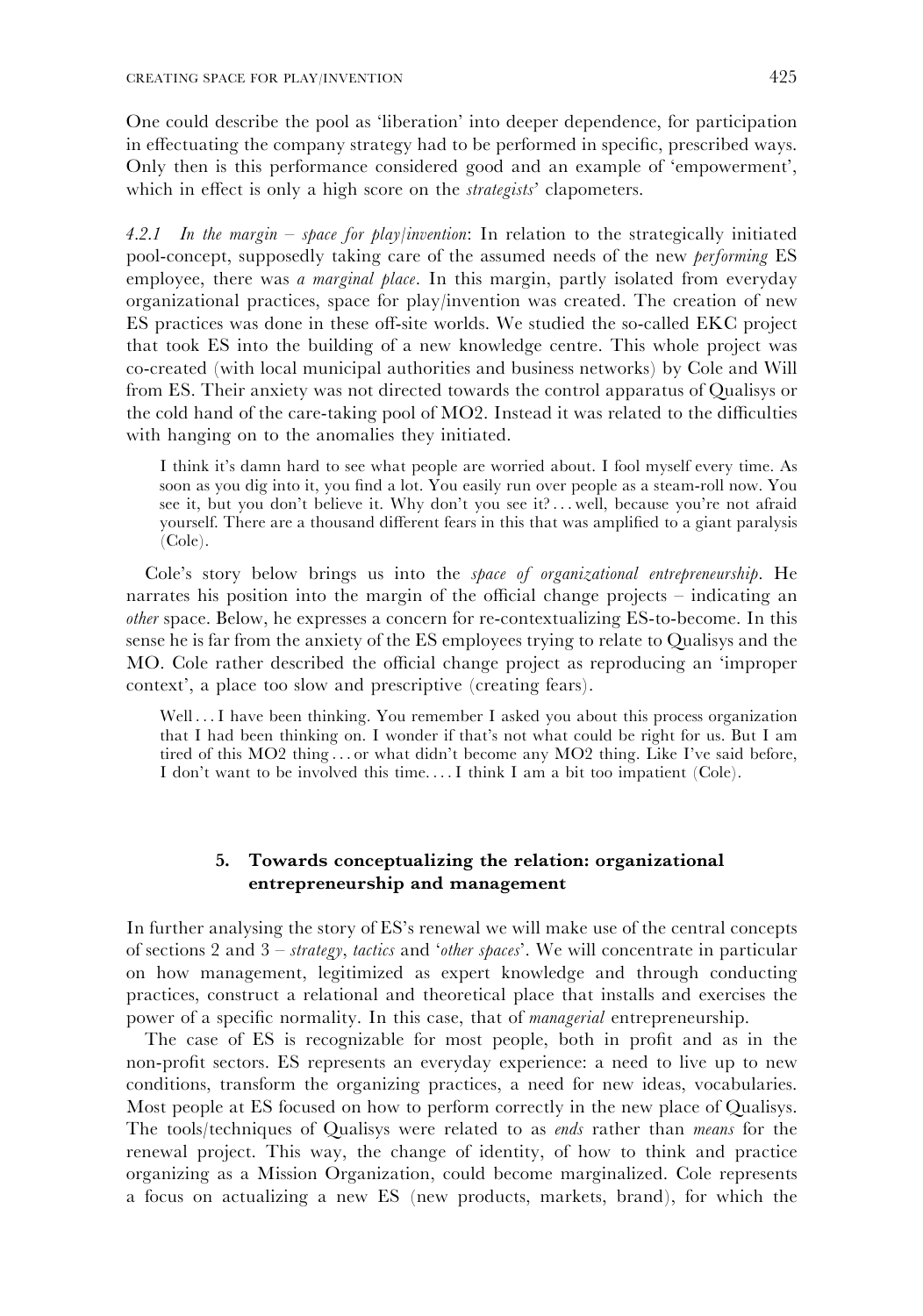Qualisys could function only as means. The CEO's declaration of the need to become a Mission Organization was used as an official reason for creating space for play/ invention. How to understand the conditions for entrepreneurial processes in the context of organizational renewal? We see this ES event as a case of a strategic process of normalizing behaviour prescribing a proper place in which to conduct oneself as 'enterpriser'. What sets the entrepreneurial processes off is the tactical poaching of this prescribed place and its normalizing force, creating a different space – an other space.

From the case, it doesn't seem like the entrepreneurial initiatives are stimulated by what can be called management solutions. The question is here: apart from the negative sense of producing boundaries to breach, what kind of management practices can become helpful, enabling entrepreneurial processes? If there are, how could this be phrased into a conceptual framework relating organizational entrepreneurship and management?

We will first discuss the case of ES to see if we can further substantiate our idea of entrepreneurship as organizational creativity, a tactical art of creating space for play/ invention. Two empirical examples of organizational creativity, close-ups from the EKC project, will be focused: *playing with boundaries* and *raising partnerships* (5.1). Second, we will enquire into the possibility of a role for management in or for such entrepreneurship processes (5.2).

# 5.1 Organizational entrepreneurship: through boundary playing and partnerships

For ES, there are many boundaries: between ES and the concern Educator, between past and present, their presence today and possible futures, themselves and customers, between Qualisys and the MO ... Poaching at boundaries to create space is a discursive act; one ends up in a different discourse, invites other contexts for framing action, playfully destabilizing the reigning normalities in prescribed places. Having created a space for play/invention, we cannot return to the world in which no space was virtually real. Creation/language is in this sense irreversible. This is why those who have created new spaces have a hard time understanding why others still don't see the opening, exemplified by what Cole said above: 'I think it's damn hard to see what people are worried about. I fool myself every time'.

Qualisys can be described as the grid of intelligibility through which the ES employees became strategized. This new strategy, this new power-knowledge, enters through expert-knowledge expressed in a new vocabulary. It contrasted rather sharply with the more philanthropic language of Educator's earlier operations as a public authority. This new vocabulary – the global grammar of managerialism  $(sub-section 5.2)$  – was used by the consulting agency, and sanctioned as normal by newly hired people with experiences from competitive markets. As with learning a new language, ES employees carefully tried to use the right words at the right moments. This insecurity together with the examining measures of the Key Point Indicators (KPIs), instigated a *self-awareness* that signalled the need for an *adjusted* self. Management operated as dressage (cf. Jackson and Carter 1998) to accomplish the new, enterprising employee.

No manege is hermetically sealed, though, and dressage can always be interrupted by the very freedom to play/invent that forms the condition for it all. Testing boundaries is a way to create space. Cole decided to team up with new partners, to engage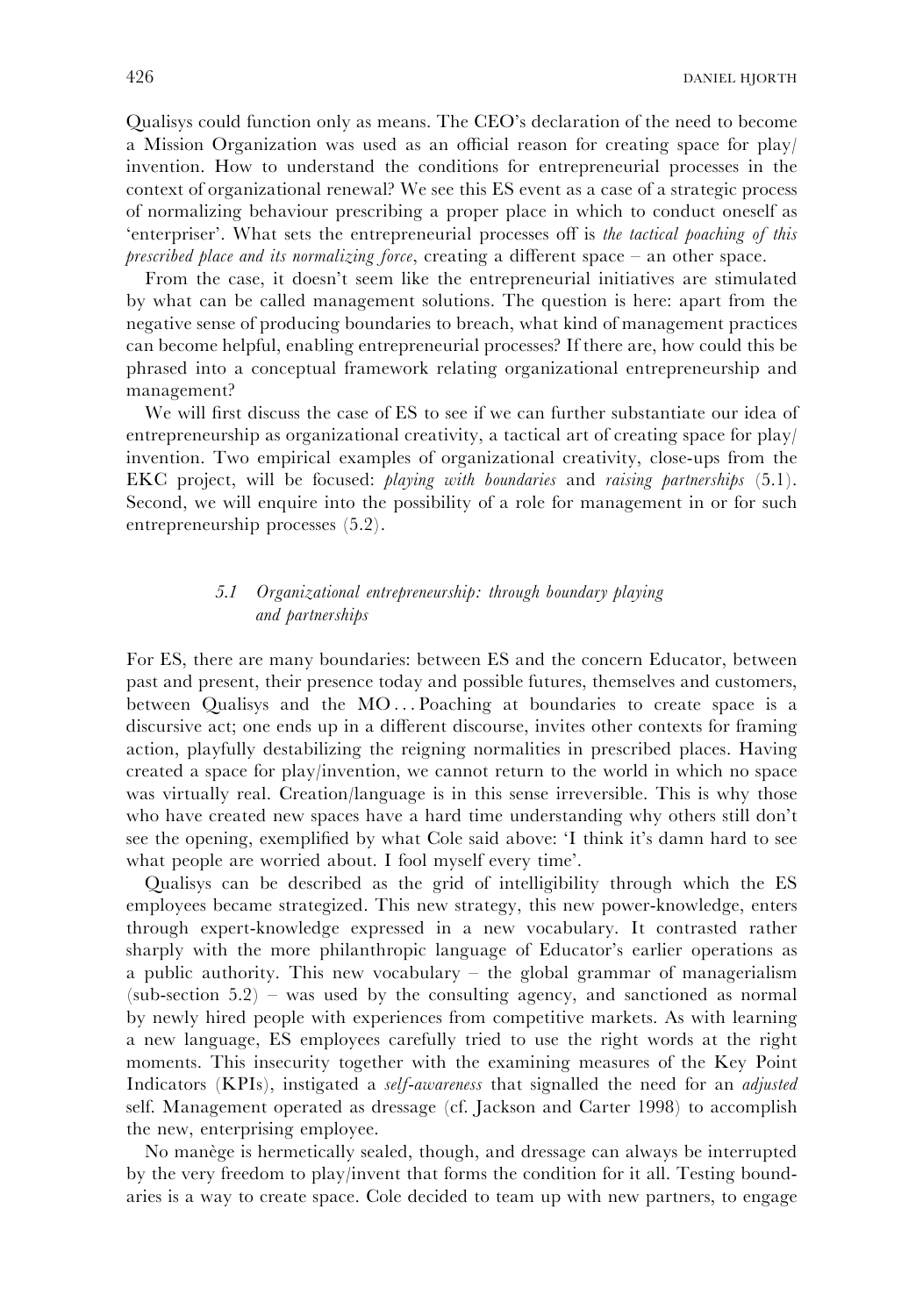in new projects, to make use of the cracks rather than stare at the new walls. These are the crafters of other spaces where, like in transit-halls, they can cross many tracks on their way to invent new practices of organizing.

ES had not been engaged in a project like the EKC before Cole and Will initiated it. This play with boundaries is a relational activity (Shotter 1993, Hosking et al. 1995). In creating multiple projects, they tried to enact new boundaries while interacting with others, primarily the stakeholders in the EKC creation process. They created partnerships, which gave opportunities for conversations where new boundaries could become negotiated. Instead of seeing possibilities shrink, opportunities were explored and the network of contacts (and contracts) grew. The contrast between those trying to fulfil the vague strategy of the MO versus those enacting their own MO by engaging with others is sharp. The latter ones tactically used the strategy of managerial entrepreneurship as operationalized in Qualisys and the MO, for the creation of a space where new practices were relationally invented. These inventions came from the organizational creativity generated at the margins of ES: amazingly enough, the EKC project was never brought to the top of any top management meeting. However, it was also part of the tactic, a way to create space, this locating of oneself at the margin (remember Cole's words again):

Like I've said before, I don't want to be involved this time. ... I think I am a bit too impatient.

### 5.2 Management: making up governable employees

To understand how management operates through making up governable employees one needs to enquire into managerialism. Managerialism is then defined as a form of governmental rationality – a governmentality – that includes more and more into what should be managed (as Grey 1996 puts it). Governing is conducting the conduct of others, structuring the possible field of action of others (Foucault 1982: 221), i.e. delimiting a place proper. Managerialism reproduces a need for 'managers' (cf. McKinlay and Starkey 1998). Management thrives on a preferential right of interpretation – they are hermeneutics of strategy – in modern business organizations. Managerialism reproduces a particular *image of the human*, which must be 'in place' in order for systems of control (as Qualisys) to make sense and work.

5.2.1 Images of humans: The human subjected to management practices is a human of needs and interests. This human we might relate to the long-standing *homo oeconomicus*, or to Simon's (1945) administrative man. The needs – in various ways, to capitalize on life, to exercise what the neo-liberal economists describe as the fundamental human faculty of choice (Gordon 1991) – feed a calculative behaviour that is guided by properly formulated interests. Hirschman (1977) has brought us the background story for this development, showing how passion gradually became marginalized in discourses of human nature (or the subject). Needs and interests, when produced in relation to company goals, prescribes a proper place in which we find the manageable individual. For the neo-liberal homo oeconomicus is a manipulable homo oeconomicus, both a product of and a target for managerialism.

This forms into a possibility for tactics of poaching through which space for play/invention is made actual. Although officially marginalized, relocated into 'sunday-culture' or art, passion is continuously disturbing managerial control.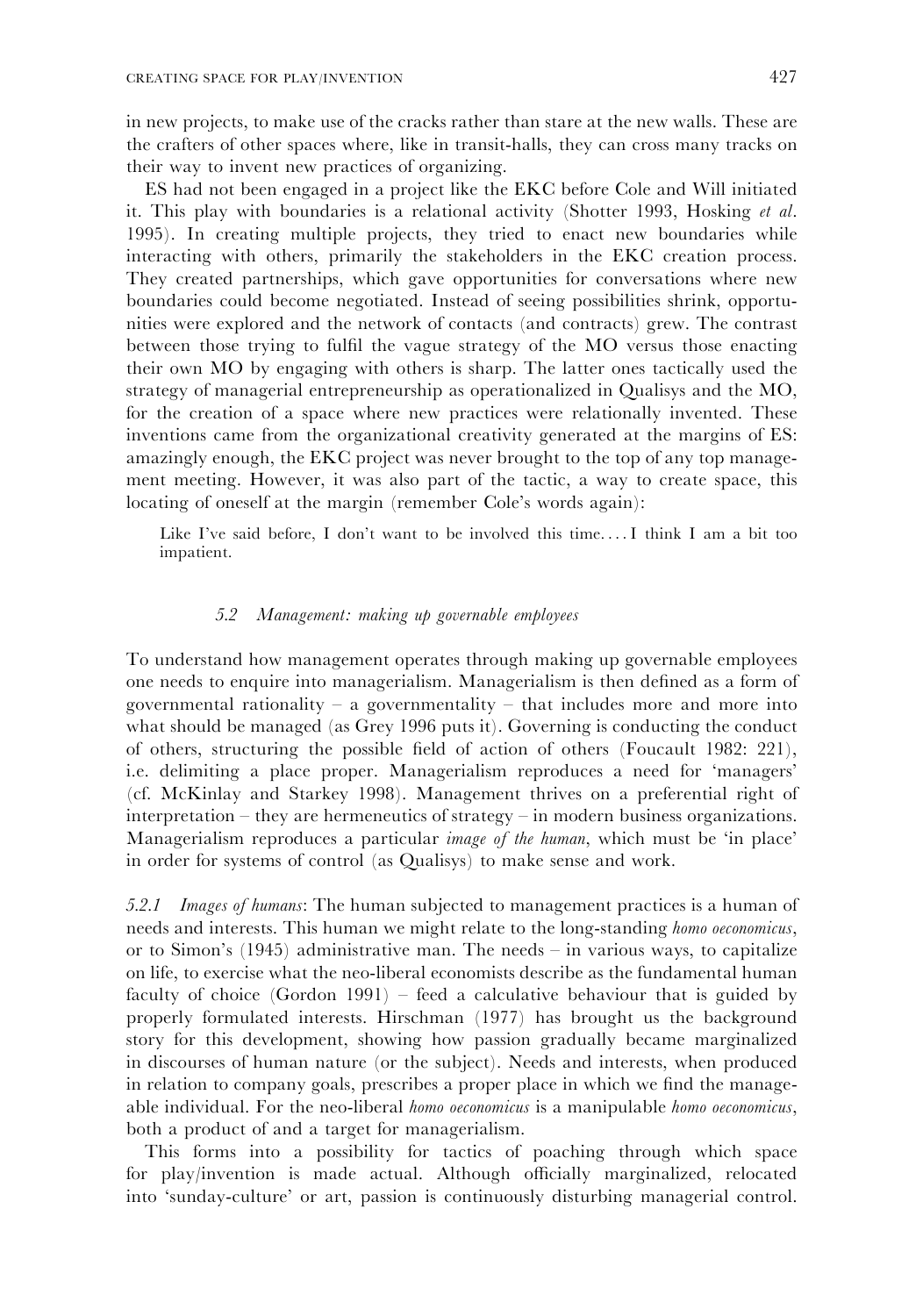Where the excessive creativity of life starts, scientific knowledge almost stops. Entrepreneurship studies suffer from this. We need a different image of humans to understand the tactical acts of creating space. It is rather *homo ludens* – playing humans (Huizinga  $1962$ )<sup>3</sup> – that help us to develop concepts for entrepreneurship as a tactical creation process operating from the margins.

5.2.2 Governing and management practices: When we concentrate our listening to examples of entrepreneurial processes, images of the human become broadened to include the playful and passionate: trying out boundaries; negotiating for space to act; spontaneously answering to occasions; becoming moved by the incomplete, the in-between as an opportunity. This *homo ludens* – for it is in playfulness that the move from virtualities to actualities is tried out – seems to have lived at the margins of management, manifest in the case of renewing ES. As with the pool in ES, an attempt to attend to peoples' needs turns into a crafting of a dependence on the role of manager and a subsequent inspectability. This is a tutelary form of discipline effected in the HRM developments for which Elton Mayo is central. Under these conditions – the normalizing force of strategy and the tutelary disciplining operating in the 'mental space' targeted by HRM expert knowledge – organizational creativity moves into the margins. From there, as de Certeau (1984) shows, tactical acts enable creative manoeuvres.

# 6. Conclusions: towards a framework using spatial concepts to study organizational entrepreneurship

When we draw on the case of ES to conclude, we benefit from highlighting the different contexts enacted by managerialism and by 'entrepreneurship as event' in processes of organizational renewal. We need this distinction in order to enquire into if and in that case how management can play a role for organizational entrepreneurship.

# 6.1 Spatial concepts and organizational entrepreneurship

The description of the case of ES above leaves us with an image of a 'managerialization' of an organization. The strategy to create an efficient organization (through Qualisys) set the stage for an enterprising employee – a managerial entrepreneur. In this place, the employees' needs are described as continuous competencedevelopment, self-development, correct (quantified) information and feedback concerning how well one has performed, and the possibility to compare (grade) oneself against a common norm. The pool promises to respond to those needs. This illustrated how managerialism appropriates space: physical (the loneliness of mission leaders, working as independent consultants); relational (individualizing in order to measure; grading people in a certification system); and theoretical (designing ways to think through launching the vocabulary of enterprise management).

The *effect* of the pool, however, is also possible to describe using our 'spatial concepts'. If you adopt the discursive position of the enterpriser (the managerial entrepreneur) you operate within the strategized place of managerialism limiting your possible field of action. When people oppose this strategy, though, a tactical work of poaching pulls you (centrifugally) towards the margin of this place. From there, as in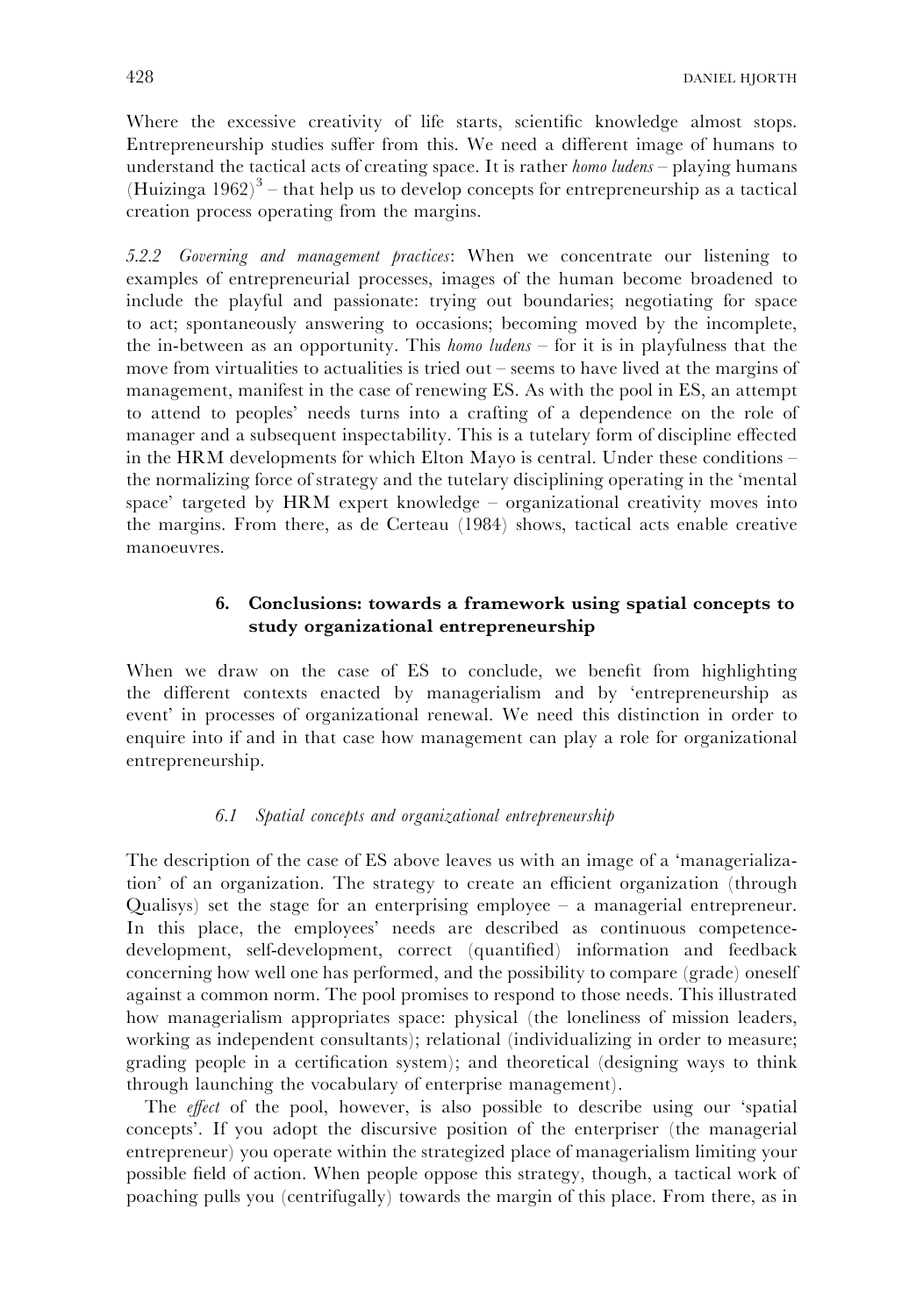the example of the creation of the EKC, one practices a space for play/invention – experimenting with what could come out of new partnerships. Such partnerships set up an in-between where occasions can be transformed into opportunities. These opportunities strike as events, i.e. they breach the self-evident. An event manifests itself as 'a singularity at places where there is a temptation to invoke a historical constant, an immediate anthropological trait, or an obviousness that imposes itself uniformly on all' (Foucault 2000: 226). An event 'alters and reconfigures the force operating' (Colebrook 1997) in a strategized field of action. Organizational entrepreneurship, so it seems, always strikes as an event, creating another space.

An occasion is not an opportunity waiting to be discovered. An opportunity has to be actualized in its own way, through creating its own difference. This, however, can only happen with a certain timing. How could we understand those radically different spaces, those 'different worlds' then? Let us turn to one suggestion in sub-section 6.2.

#### 6.2 Managerialism and entrepreneurship as event

As managerial knowledge thrives on a culturally sustained preferential right of interpretation, managerial diagnosing controls what is considered to be important, also what the 'enterprising' individual ought to need.

When we write entrepreneurship as event (entrevent) we want to describe the centrifugal orientation that follows the spontaneity, immediacy, passion and relational orientation of organizational creativity. This is then not part of a managerial representation of the employee as entrepreneur where 'enterprising qualities are [thus] given an instrumental value in relation to the optimal performance of a market economy' (du Gay 1997: 311). There is no need for 'the best example' as measuring and normalizing is not of interest or importance for the creation of novel opportunities. Normalizing is on the contrary reducing differences and heterogeneity, which in turn are central for invention. In the 'entrevent' occasions become transformed into opportunities. This is how the EKC project (among others) both started and emerged. It used an opening that was created by an already existing strategy and turned it into something that ES was part of as co-creator of the EKC.

de Certeau (1984) is a writer who sensitizes us to these relations between time and place and the use of tactics in everyday life. When, from this study, organizational entrepreneurship is conceptualized as event, the relation to management practices as a reproducer of ordered places become apparent. We are also given novel ways to describe and analyse the problematic aspects of management practices  $vis\text{-}a\text{-}vis$ organizational entrepreneurship. The often confident promises of popular management books on 'managing entrepreneurship for success', have to be challenged by more local, minimal and contextually specified images. Considering the univocity of management knowledge, its globalizing, totalizing tendencies, such local images would be more relevant for a knowledge of organizational entrepreneurship. We would then get useful, and to date much lacking, knowledge of the limits of management, an understanding of the different worlds of managing and creating, of the incommensurability or discursively different 'knowledges' of managerialism and entrepreneurship as event.

In a local-contextual view, there is no reason to 'build' theoretical systems out of the daily experiences of employees in relations. Studying entrepreneurship as creation,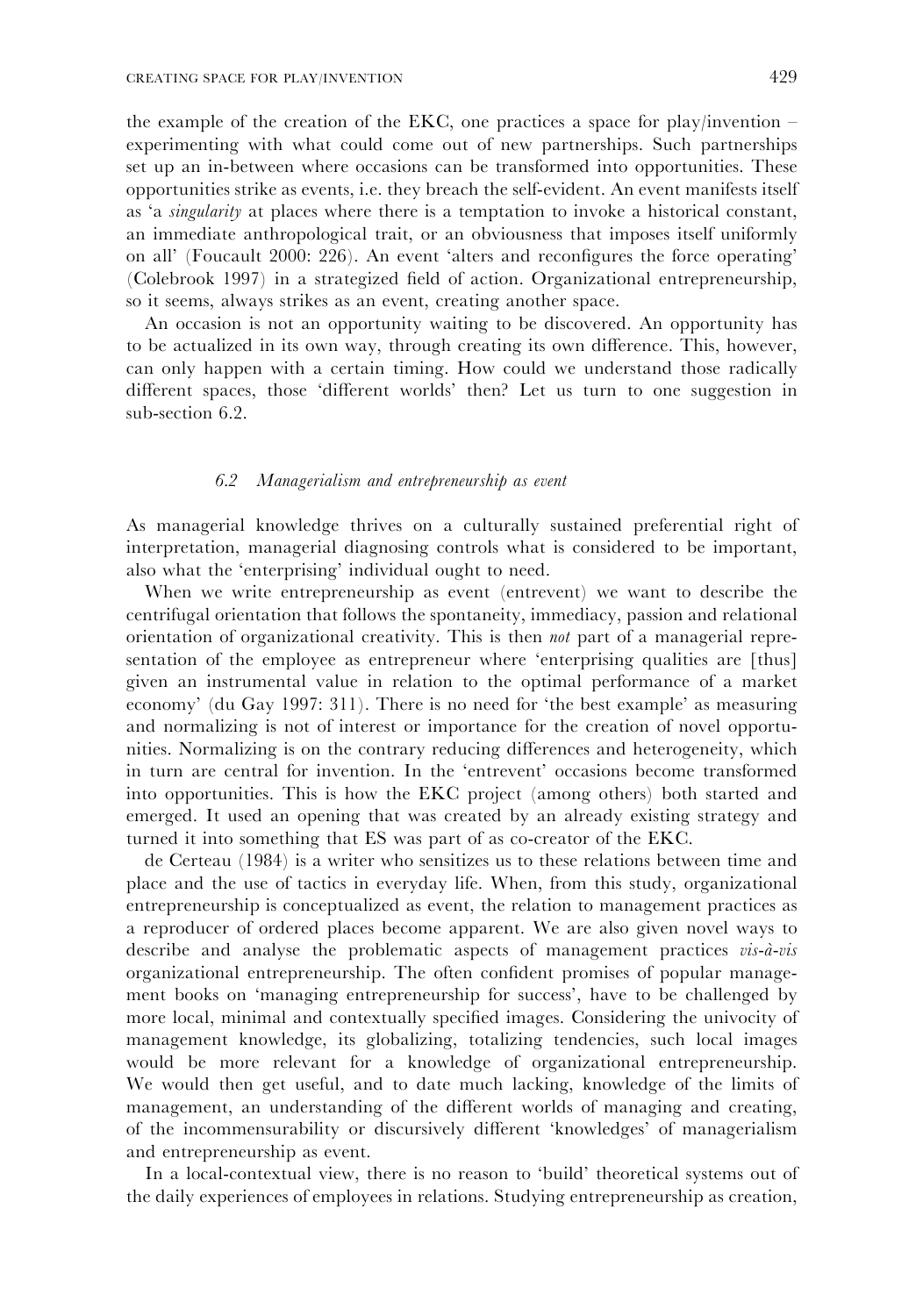we silence too much of local realities if we do not attend to local cultures and histories (Hjorth and Johannisson 2003). From the perspective of organizational entrepreneurship, it becomes important to turn our attention to margins of organizing, and the tactical acts of creating spaces for invention. Organizational entrepreneurship strikes like events, breaching the reigning order. If management cannot learn to live with homo ludens as neighbour, it is difficult to see a role for management in organizational entrepreneurship. Both Schumpeter and Weber have provided gloomy images of entrepreneurship in the context of formal organizations. We believe that using 'spatial concepts' has allowed us to describe its actualities – in ES. Through 'spatial concepts' we have also been able to enquire into the analytic possibilities of creating knowledge of organizational entrepreneurship, which eventually can shape future organizational practices.

Describing, studying, analysing, and practicing organizational entrepreneurship, from the perspective of this paper, depend on our ability to grasp the uniqueness of entrepreneurship in such contexts. We have tried to show that making a distinction between managerialism and entrepreneurship as event helps us to avoid reducing entrepreneurship into a managerial strategy. Using spatial concepts has enabled this distinction and, we believe, this could be developed further in studies of organizational entrepreneurship. This in turn is crucial for economies where inventive skills have to become an *organizational* competitive factor as well as a way of relating to the world.

#### Notes

- 1. It seems necessary to say, though, that even if Taylor indeed was concerned with the relation: manager– employee (Taylor 1916), he spent more effort in developing a system for matching bodies and tasks rather than focusing on the employee as a person.
- 2. 'Approximately', as this group changed during the study: some left, others were temporary and new ones came in.
- 3. 'The 19th century seems to leave little room for play. Tendencies running directly counter to all that we mean by play have become increasingly dominant. Even in the 18th century utilitarianism, prosaic efficiency and the bourgeois ideal of social welfare – all fatal to the Baroque – had bitten deep into society. These tendencies were exacerbated by the Industrial Revolution and its conquests in the field of technology. Work and production became the ideal, and then the idol, of the age. All Europe donned the boiler suit. Henceforth the dominants of civilization were to be social consciousness, educational aspirations, and scientific judgement. ... This grotesque over-estimation of the economic factor was conditioned by our worship of technological progress, which was itself the fruit of rationalism and utilitarianism after they had killed the mysteries and acquitted man of guilt and sin' (Huizinga 1950: 191–192).

#### References

Agamben, G. 1999 Potentialities (Stanford: Stanford University Press).

- Anderson, A. R. 2000 Paradox in the periphery: an entrepreneurial reconstruction?, *Entrepreneurship*  $\mathcal{C}$ Regional Development, 12: 91–109.
- Burchell, G., Gordon, C. and Miller, P. 1991 The Foucault Effect: Studies in Governmentality (Chicago, IL: The University of Chicago Press).
- Burgelman, R. A. 1983 Corporate entrepreneurship and strategic management: insights from a process study, Management Science, 29: 1349–1364.
- Burgelman, R. A. 1984 Designs for corporate entrepreneurship in established firms, California Management Review, XXVI (3): 154–166.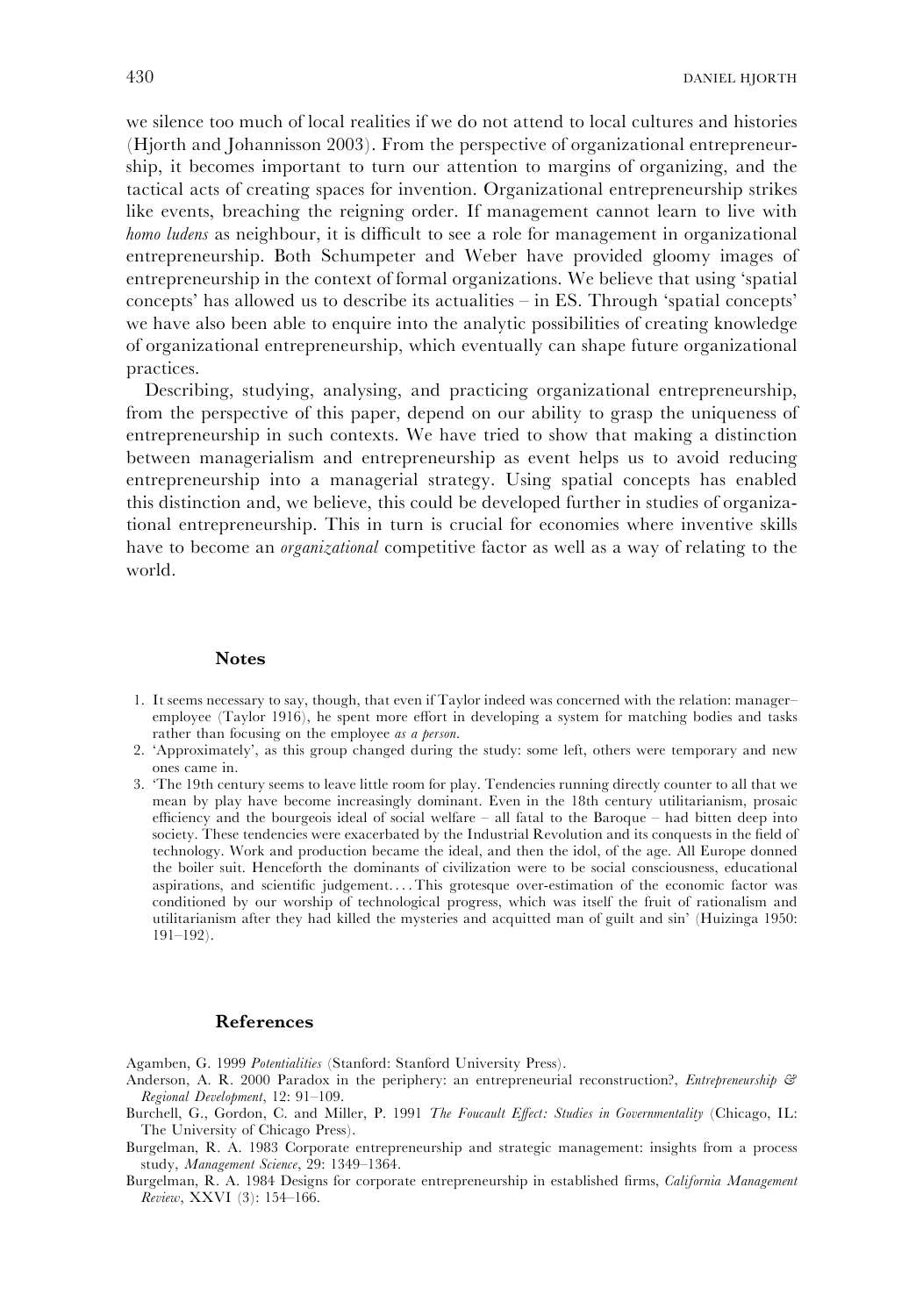- Busenitz, L. W., West, G. P., III, Shepherd, D., Nelson, T., Chandler, G. N. and Zacharakis, A. 2003 Entrepreneurship research in emergence: past trends and future directions, *Journal of Management*, 29: 285–308.
- Colebrook, C. 1997 New Literary Histories: New Historicism and Contemporary Criticism (Manchester: Manchester University Press).
- Conley, T. 2000 Other cities: cultural politics, in Ward, G. (ed.), The Certeau Reader (Oxford: Blackwell) pp. 55–94.
- de Certeau, M. 1984 The Practice of Everyday Life (Berkeley, CA: University of California Press).
- de Certeau, M. 1997 Heterologies Discourse on the Other (Minneapolis: University of Minnesota Press).
- Deetz, S. A. 1992 Democracy in an Age of Corporate Colonization Developments in Communication and the Politics of Everyday Life (Albany: State University of New York Press).
- Deetz, S. A. 1998 Discursive formations, strategized subordination and self surveillance, in McKinlay, A. and Starkey, K. (eds), Foucault, Management and Organization Theory (London: Sage) pp. 151-172.
- Deleuze, G. 1988 Bergsonism (New York: Zone Books).
- Drucker, P. F. 1985 Innovation and Entrepreneurship: Practice and Principles (New York: Harper & Row).
- du Gay, P. 1996 Consumption and Identity at Work (London: Sage).
- du Gay, P. 1997 (ed.) Production of Culture/Cultures of Production (London: Sage).
- Foucault, M. 1982 The subject and power, in Dreyfus, H. L. and Rabinow, P. (eds), Michel Foucault Beyond Structuralism and Hermeneutics (London: Harvester Wheatsheaf) pp. 208–226.
- Foucault, M. 1997 Michel Foucault Ethics; Subjectivity and Truth, in Rabinow, P. (ed.), Essential Works of Foucault 1954–1984, vol. 1 (New York: The New Press).
- Foucault, M. 2000 [1984] Different spaces, in Michel Foucault Aesthetics: Essential Works of Foucault 1954–1984 (London: Penguin Books).
- Gartner, W. B., Carter, N. M. and Hills, G. E. 2003 The language of opportunity, in Steyaert, C. and Hjorth, D. (eds), New Movements in Entrepreneurship (Cheltenham: Edward Elgar) pp. 103–124.
- Giner, J. M. and Santa Maria, M. J. 2002 Territorial systems of small firms in Spain: an analysis of productive and organizational characteristics in industrial districts, Entrepreneurship  $\mathcal{C}$  Regional Development, 14: 211–228.
- Gordon, C. 1991 Governmental rationality: an introduction, in Gordon, C., Burchell, G. and Miller, P. (eds), The Foucault Effect: Studies in Governmentality: With Two Lectures by and an Interview with Michel Foucault (London: Harvester Wheatsheaf) pp. 1–51.
- Gorton, M. 1999 Spatial variations in markets served by UK-based small and medium-sized enterprises (SMEs), Entrepreneurship & Regional Development, 11: 39–55.
- Grey, C. 1996 Towards a critique of managerialism: the contribution of Simone Weil, *Journal of Management*, 33: 591–611.
- Haire, M. 1970 A new look at human resources, Industrial Management Review (now Sloan Management Review), 11: 17–23.
- Hernes, T. 2003 Organization as evolution of space, in Czarniawska, B. and Sevón, G. (eds), The Northern Lights - Organization Theory in Scandinavia (Malmö/Copenhagen/Oslo: Liber/CBS Press/Abstrakt) pp. 267–289.
- Hirschman, A. O. (1977) The Passions and the Interests (Princeton: Princeton University Press).
- Hjorth, D. 2001 Rum til leg (Spaces for play), in Andersen, C. B. and Hansen, K. (eds), Visionsindustri (Viborg: Vestsjaellands Kunstmuseum, Informations Forlag) pp. 149–158.
- Hjorth, D. 2003 Rewriting Entrepreneurship For a New Perspective on Organizational Creativity (Copenhagen/ Malmö/Oslo: CBS Press/Liber/Abstrakt).
- Hjorth, D. and Johannisson, B. 2003 Conceptualising the opening phase of regional development as the enactment of a 'collective identity', Concepts and Transformation, 8: 69-92.
- Hjorth, D. and Steyaert, C. 2003 Entrepreneurship beyond (a new) economy: creative swarms and pathological zones, in Steyaert, C. and Hjorth, D. (eds), New Movements in Entrepreneurship (Cheltenham: Edward Elgar) pp. 286–303.
- Hoskin, K. 1998 Examining accounts and accounting for management: inverting understanding of 'the economic', in McKinlay, A. and Starkey, K. (eds), Foucault, Management and Organization Theory (London: Sage) pp. 93–110.
- Hosking, D.-M., Dachler, H. P. and Gergen, K. J. (eds) 1995 Management and Organization: Relational Alternatives to Individualism (Aldershot: Avebury).
- Huizinga, J.  $[1950]$  (1962, third printing) Homo Ludens A Study of the Play Element in Culture (Boston: Beacon Press).
- Jackson, N. and Carter, P. 1998 Labour as dressage, in McKinlay, A. and Starkey, K. (eds), Foucault, Management and Organization Theory (London: Sage) pp. 49–64.
- Jacques, R. 1999 Developing a tactical approach to engaging with 'strategic' HRM, Organization, 6: 199–222.
- Kanter, R. M. 1983 The Change Masters (New York: Simon & Schuster).
- Kanter, R. M. 1989 When Giants Learn to Dance: Mastering the Challenge of Strategy, Management, and Careers in the 1990s (New York: Simon & Schuster).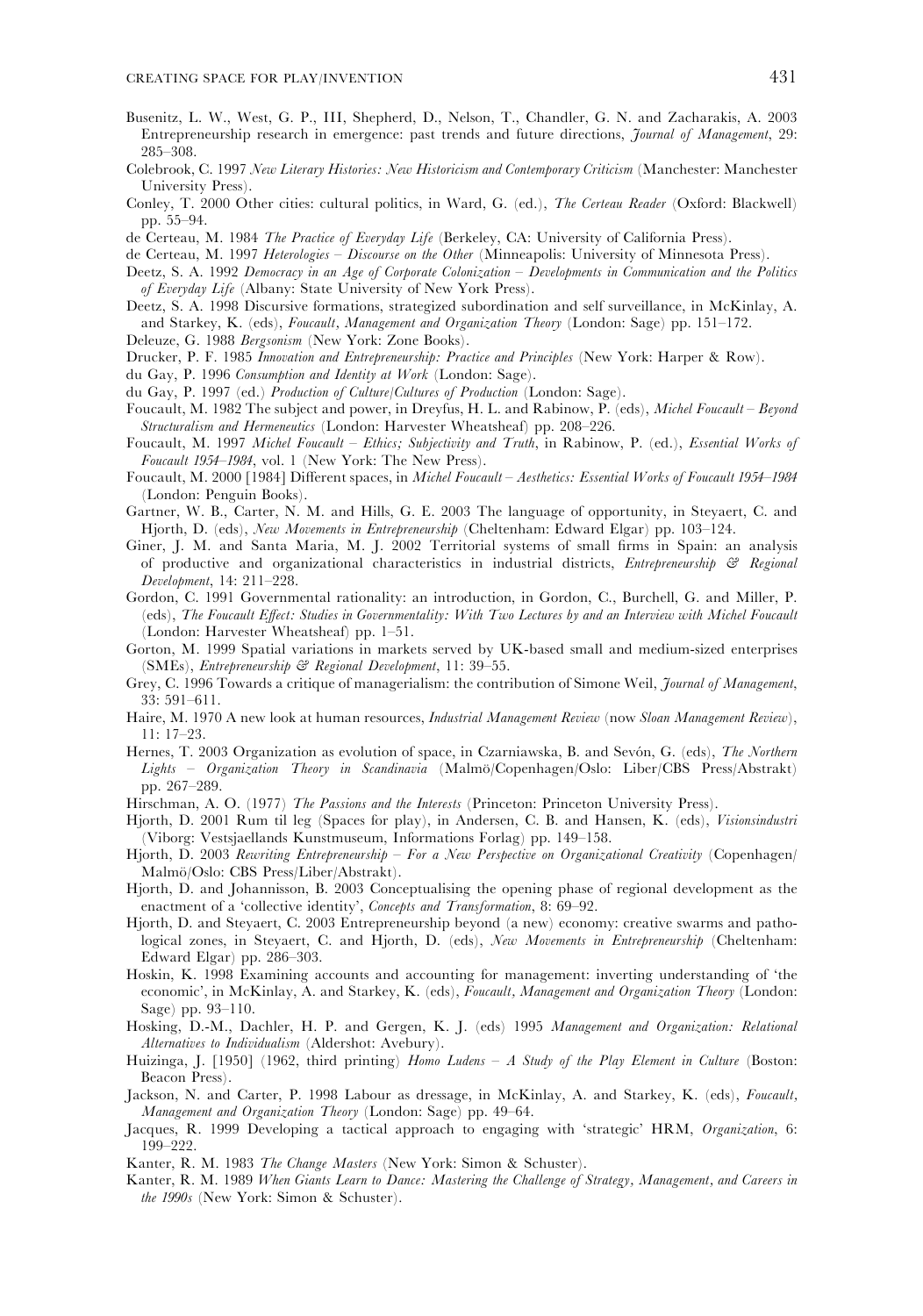- Kemelgor, B. H. 2002 A comparative analysis of corporate entrepreneurial orientation between selected firms in the Netherlands and the USA, *Entrepreneurship*  $\mathcal{C}$  Regional Development, 14: 67–87.
- Lefebvre, H. 1991 The Production of Space (Oxford: Blackwell).
- Mayo, E. 1919 Democracy and Freedom: An Essay in Social Logic (Melbourne: Macmillan).
- Mayo, E. 1924 The basis of industrial psychology, *Bulletin of the Taylor Society*, 9: 249–259.
- Mayo, E. 1945 The Social Problems of Industrial Civilization (Boston, MA: Harvard University Press).
- McKinlay, A. and Starkey, K. (eds) 1998 Foucault, Management and Organization Theory (London: Sage).
- O'Connor, E. 1999 Minding the workers: the meaning of 'human' in 'human relations' in Elton Mayo, Organization, 6: 223–246.
- Peters, T. J. and Waterman, R. H., Jr. 1982 In Search of Excellence: Lessons from America's Best-run Companies (New York: Harper & Row).
- Pinchot, G., III 1985 Intrapreneuring (New York: Harper & Row).
- Sandberg, W. 1992 Strategic management's potential contribution to theory of entrepreneurship, Entrepreneurship, Theory and Practice, 16: 73–90.
- Sarasvathy, S. D. 2001 Causation and effectuation: toward a theoretical shift from economic inevitability to entrepreneurial contingency, Academy of Mangement Review, 26: 243–263.
- Sarasvathy, S. D. 2003 Entrepreneurship as a science of the artificial, *Journal of Economic Psychology*, 24: 203–220.
- Shotter, J. 1993 Cultural Politics of Everyday Life (Toronto: University of Toronto Press).

Simon, H. A. 1945 Administrative Behaviour (New York: The Free Press).

- Spinosa, C., Flores, F. and Dreyfus, H. L. 1997 Disclosing New Worlds: Entrepreneurship, Democratic Action, and the Cultivation of Solidarity (Cambridge, MA and London: MIT Press).
- Steyaert, C. and Hjorth, D. (eds) 2003 New Movements in Entrepreneurship (Cheltenham: Edward Elgar).
- Stopford, J. M. and Baden-Fuller, C. W. F. 1994 Creating corporate entrepreneurship, Strategic Management Journal, 15: 521–536.
- Taylor, F. W. 1916 The principles of scientific management, Bulletin of the Taylor Society, December: 13–23.
- Townley, B. 1995 'Know thyself': self-awareness, self-formation and managing, Organization, 2: 271–289.
- Zafirovski, M. 1999 Probing into the social layers of entrepreneurship: outlines of the sociology of enterprise, Entrepreneurship & Regional Development, 11: 351–371.